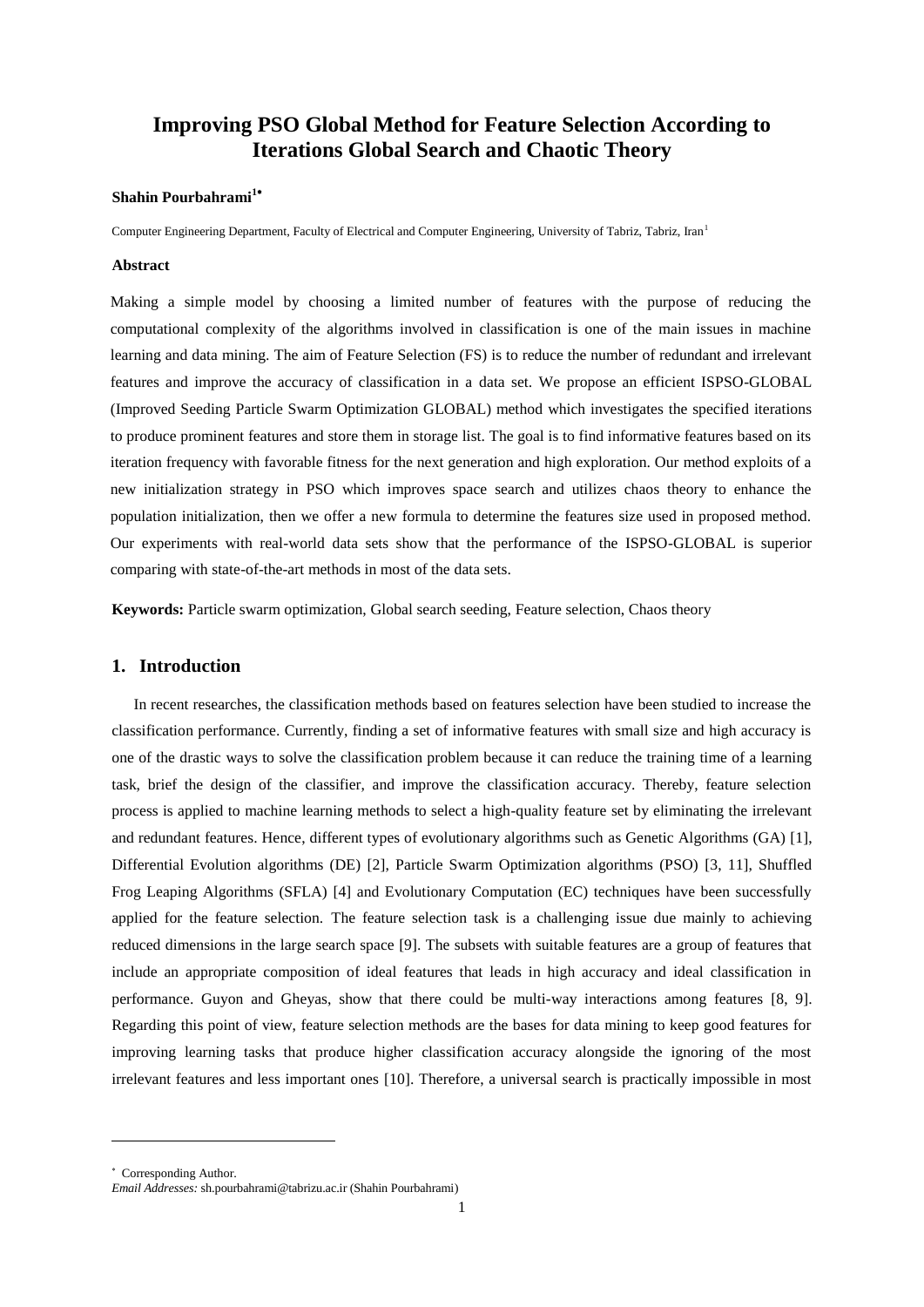situations. Although many different search techniques have been used to feature selection, most of these techniques still suffer from finding an entirely global search technique [9, 11].

Particle swarm optimization is a relatively recent evolutionary algorithm, which is computationally more efficient than the other metaheuristic methods. Meanwhile, one of the most important significant techniques in the process of feature selection is PSO [5, 6, and 11]. But, there are still some major issues regarding the traditional PSO while is applied for the feature selection. The most important problem involves the question that: How far is the optimal solution from the primary population in random initialization? In fact, the problem lies in the fact that if the optimal answer is too distant from the predicted guess, it may not be feasible to reach the general optimal solution in the assigned time. Which in this respect Gutierrez et al. [7, 43] showed that random initialization strategies in PSO have been applied in different problems with high-dimensional search spaces. The second problem is that traditional personal best and global best updating mechanisms of PSO may results in missing some informative features. Therefore, the capability of PSO for feature selection has not been fully investigated and we will propose our method to further consideration in the initialization and the updating mechanisms in PSO that particles try not to converge to a single point. In order to better address global search problems, an efficient the ISPSO-GLOBAL method proposed. The ISPSO-GLOBAL enhances the search capability for finding an optimal solution. With this respect, our main contributions are specially summarized as follows:

1. We first introduce a new formula that employs a function to automatically identify the number of selected features in a bounded area.

2. The proposed method investigates a novel initialization strategy which utilizes chaos theory to enhance the population initialization particle swarm optimization.

3. Finding a good solution through an iterative process by using specific add and delete operations which were saved during special iterations in order to be used in next iterations (specially the last ideal iterations).

The reminder of the paper is organized as follows. Section 2 provides an overview of related works on feature selection. In Section 3, the ISPSO-GLOBAL method which is used for feature selection in this paper is discussed. In Section 4, the described ISPSO-GLOBAL method is applied to several real world data sets and the results are presented and "Experiments" provides the experimental results and discussion. Finally, Section 5 explains Conclusions of the paper.

# **2. Related Works**

The aim of feature selection (FS) is choosing a limited number of features by which the redundant and unrelated characteristics with no change in performance level. In the presence of many redundant and irrelevant features, learning models tend to overfit and accordingly leads to reduce the classification accuracy. Four categories have been identified for feature selection algorithms including filter approaches [10], wrapper approaches [11], embedded approaches, and hybrid approaches [12]. Since filter approaches do not depend on any learning algorithm and make use of feature set statistical analysis, they are usually very fast. However, wrapper approaches aim at choosing the features that improve learning algorithm accuracy. Since wrapper approaches, a single learning model is utilized repeatedly for the purpose of evaluating different set of features, they tend to have a slower pace than filter approaches [8, 12]. As the name of hybrid approaches indicates, they utilize both filter approaches and wrapper approaches to identify and utilize the strengths of both approaches [10].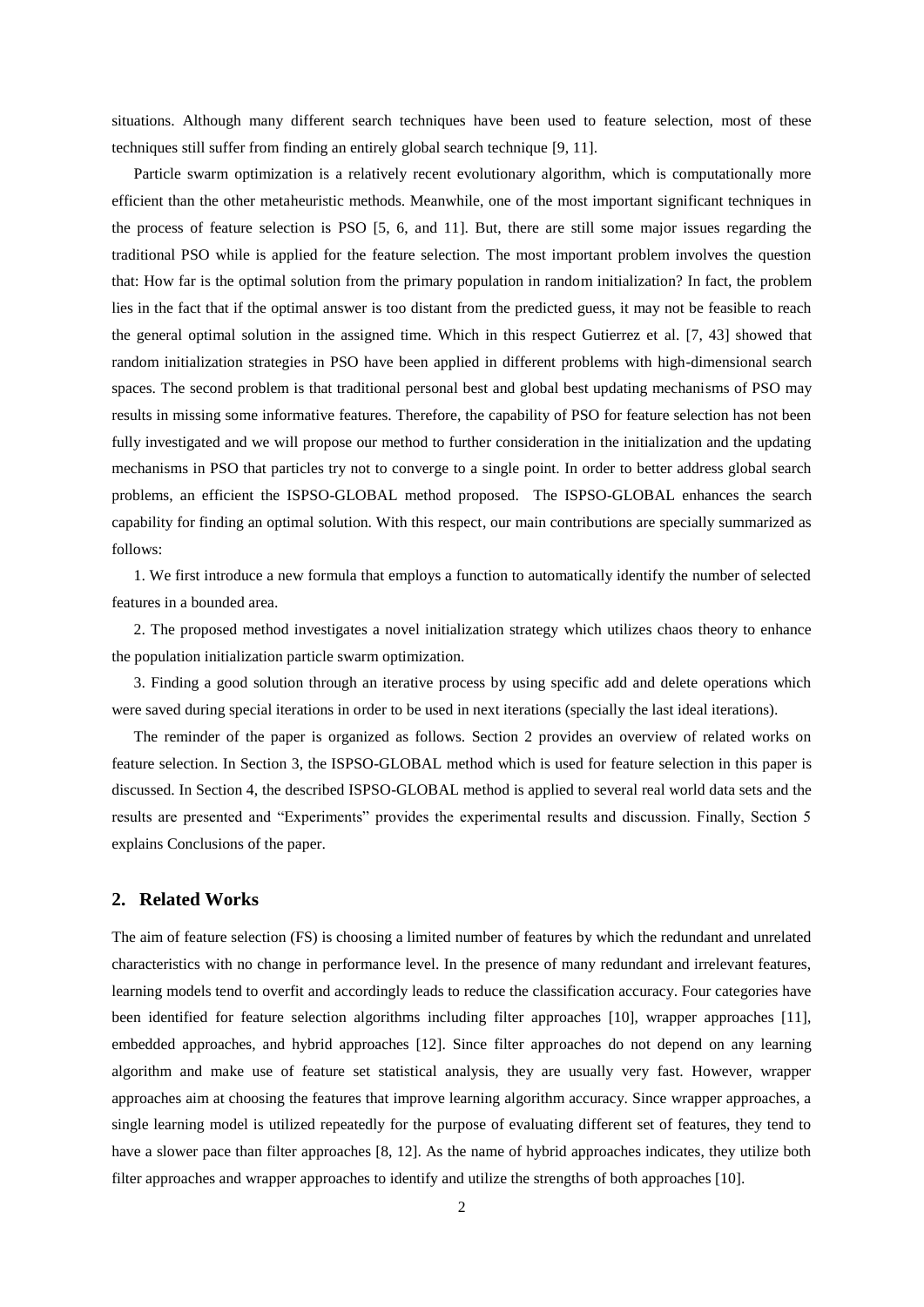Filter approaches use two methods, namely univariate and mulrivariate methods. In univariate method, the features are classified according to a statistically-based criterion. However, multivariate methods classify the features according to two criteria of relevance and redundancy. Some univariate filter methods have been suggested: Information gain (IG) [13], Gain Ratio [14], Term Variance (TV) [15], Gini Index (GI) [16], Laplacian Score (L-Score) [17] and Fisher Score (F-Score) [18]. On the contrary, multivariate approaches use feature dependencies to evaluate feature relevance. For more illustration, in this category, Minimal-redundancymaximal-relevance (MRMR) [19] is a well-known multivariate feature selection method that uses different strategies to generate subsets and progress the search processes. Regarding the feature selection, we can also mention the other methods called sequential forward search (SFS) and sequential backward search (SBS). SFS starts with a single feature and iteratively add & remove features until some terminating criterion is met Ref [20, 22]. While SBS starts its search process with full feature set and then goes on to do add & delete operations based on learning algorithms accuracy. Moreover, the sequential backward search attempts to find solutions ranged between suboptimal and near optimal regions so that they involve searching locally rather than globally [22]. On the other hand, finding the solution of optimal or near optimal is quite stickler because of search algorithms involving a partial search in the solution space. Therefore, the recent trend of research has been paid attention to meta-heuristics algorithms such as genetic algorithm (GA) [21, 22], particle swarm optimization algorithm (PSO) [23] [11, 25-28]. and ant colony optimization algorithm (ACO) [24].

Although the PSO has been shown as an effective approach for searching optimal final feature subsets, it suffers from several shortcomings. One of the problems with PSO-based feature selection methods is that they relinquish the number of features in their search processes while they only emphasize maximizing the classification accuracy. Another limitation is to select similar features in the final feature subset. Moreover, the existing PSO-based methods do not use correlation information of the features to guide the search process probability to be selected in the good features in during iteration, which increase the classifier performance. We propose a robust method to overcome the mentioned problems which considers generative models of search features structure. The method also incorporates informative features and iteration based methodology to infer good features and employs a statistical method to select the most appropriate model. Comparing with other methods, our method selects the smallest subsets with high classification accuracy during iterations process while searching global space solutions.

# **3. Proposed Method**

In this section, our proposed method is presented in six steps. Step 1 determining the number of features ,step 2 Population Initialization, and Step 3 is about updating the particle positions suggested in [43], step 4 cover ideological principles of the present method, step 5 is about Gbest mutation suggested in [2, 30-34], and step 6 is about k-Nearest Neighbor (kNN) suggested in [45]. The purpose of the present study is answering the following research questions: In PSO-based feature selection, in what way the disadvantages of fine-tuning near local optimal points and early convergence points can be effectively removed? Fig.1 demonstrates the ISPSO-GLOBAL steps. In Fig.1 rectangles with dash lines show the steps proposed by ourselves and the others exploit from existed methods.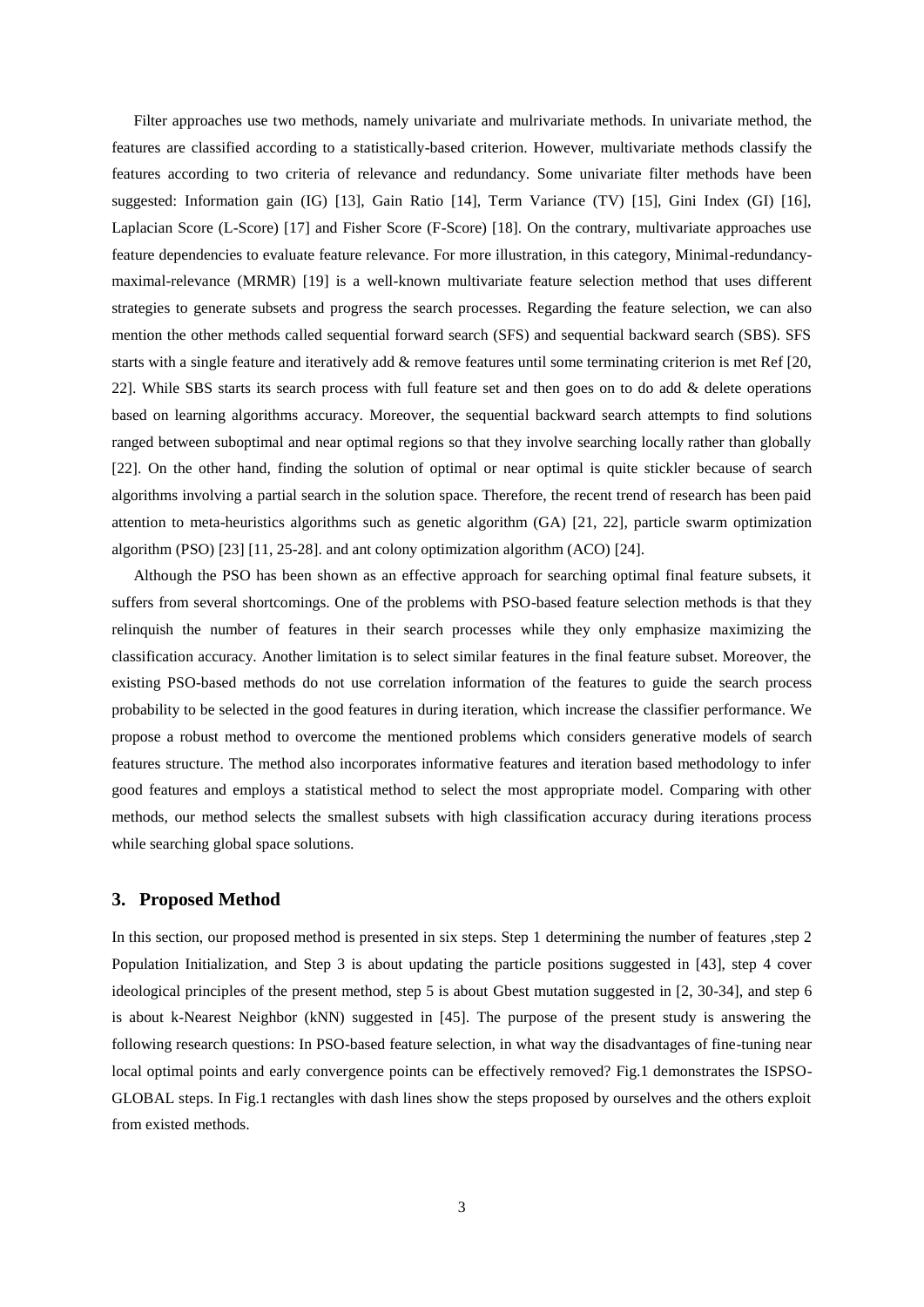

Fig.1. Flowchart of the proposed ISPSO-GLOBAL method.

### **3.1. Step 1- Determining the number of features**

The purpose of this part is identifying the frequency of selected features in a limited zone:

$$
K = \frac{(N - (\nu N)) + CR}{CR - r} \tag{1}
$$

Where *N* denotes the number of features in a given data set.  $r \in [1, 50]$  and  $v \in [0, 1]$  are adjustable defined parameters The CR is the number of data samples. In this step, for every given data set and according to all samples and their features, the final features in the last phase of the algorithm will be obtained. Parameter r and v are adjustable by the user, and r can be determined according to the total number of samples in each data set. In large data sets, this parameter is considered to be nearly 50, and in small data sets the value is almost zero. Parameter v is the criterion for adjusting the percentage of the features favored by the user in the final output of the algorithm. According to different experiences with different data sets, in identifying the frequency of the features in the final output, this method has proved to bear better results than.

### **3.2. Step 2- Population Initialization**

The most important stage in algorithm optimization is initializing the population since this step influences the speed of convergence and the subset of the final features. In this line, first some initial solutions which have already been produced start the meta-heuristic algorithms with the purpose of helping the population to move toward the optimal final solution(s). After some previously specified criteria are fulfilled, searching stops. The distance between the optimally obtained solution and the initial population determine convergence rate and the time needed for computation. The initial population is obtained based on the lost information and making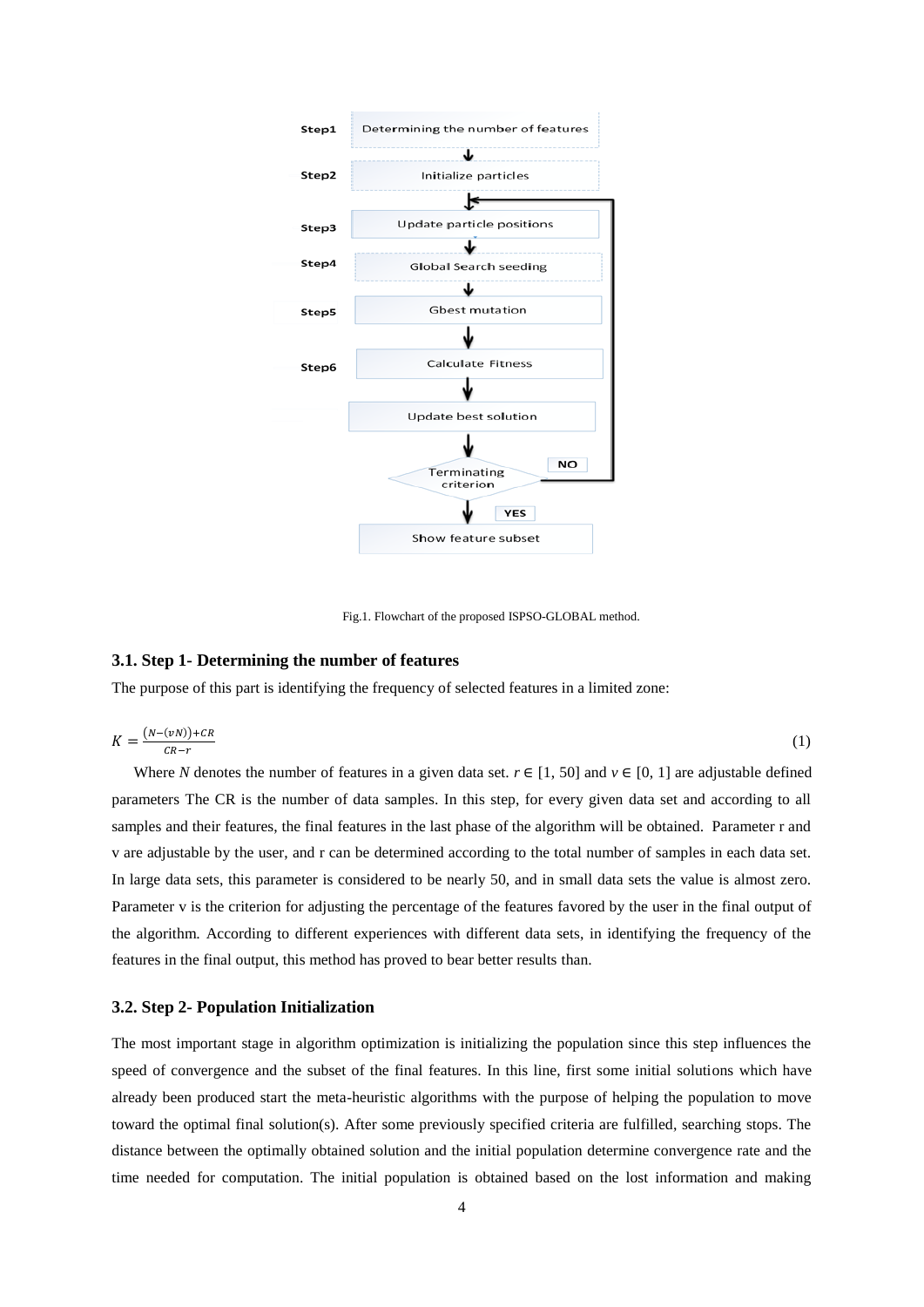random guesses. The worst state takes place when the random guess and the optimal answer completely mismatch each other, and the global best solution may not be obtained within the limits of the allotted time. Therefore, it is suggested to start with an initial population containing the best possible guesses (random guesses based on chaos theory). Chaos theory has the advantage of uniform distribution of the initial solutions enhancing the likelihood of convergence in the proposed method. A very recent version of ISPSO-GLOBAL is used in this part with the purpose of differentiating search moves if the best particle can hardly be found. We propose a novel chaos -based initialization strategy which improves space search and utilize chaos theory to enhance the population initialization. Chaos refers to a random state in the deterministic system. This state is the valuation of nonlinear systems through deterministic rules and could be a long-term behavior while not a fixed period. Chaos is susceptive to initial conditions. Chaotic convulsion will traverse the state's entire correspondent itself without repeating these states within a certain range. The use of chaos search is more advantageous than that of absolute random searches. Logistic and Tent maps are frequently used in chaos search [29, 41, 42]. The equation of the Logistic map is as follows:

$$
X_{(t+1)} = \alpha X_{(t)} \times (1 - X_{(t)})
$$
\n(2)

Where *t* is the iteration times;  $X_{(t)} \in [0, 1]$ ; and  $\alpha$  is the control parameter. If  $\alpha = 4$ , then the system is in a state of chaos. The Logistic map belongs to Li-Yorker chaos [6].

$$
X(t+1) = \begin{cases} 1 & \text{if } 0.5 \le X_t \le 1 \\ 0 & \text{if } 0 \le X_t \le 0.5 \end{cases}
$$
 (3)

# **3.3. Step 3- Updating the particle positions**

PSO is a swarm intelligence technique proposed by Kennedy & Eberhart in1995 [37, 38]. PSO simulates the social behavior such as birds flocking and fish schooling. In PSO, candidate solutions are represented as particles in the search space. Particles are moved through the solution space to looking for the optimal solution by changing the position of each particle based on its own experience and also using the position of its neighboring particles. The PSO was introduced for the optimization of problems in continuous multidimensional search space but PSO for feature selection are discrete. During the movement, the current position of a particle *i* is represented by a vector  $x_i = (x_{i1}, x_{i2},...,x_i)$ , where *d* is the dimensionality of the search space. The velocity of a particle *i* is represented by  $v_i = (v_{i1}, v_{i2}, ..., v_i)$ , while is  $v_i$ the velocity of the particle in *x*-th direction. It is worth mentioning that these velocities are limited by a predefined maximum velocity,  $v_{max}$  and  $v_{id} \in [-v_{max},$  $v_{max}$ ]. The best position has been seen previously by a particle is recorded as the Personal best known as *Pbest* and the best position that has been explored by the whole swarm so far is the Global best called *Gbest* [43]. In fact, PSO is seeking for the optimal solution through updating the position and the velocity of each particle according to the following equations:

particle according to the following equations:  
\n
$$
\hat{v}_i(t+1) = v_i(t) + c_1 \times r_{i,i} \times rand(p_i(t) - x_i(t)) \times v_i(t) + c_2 \times r_{2,i} \times rand(p_{gd}(t) - x_i(t))
$$
\n(4)

$$
s(v_i) = \text{sigmoid}(v_i) = \frac{1}{1 + e^{v_i}}\tag{5}
$$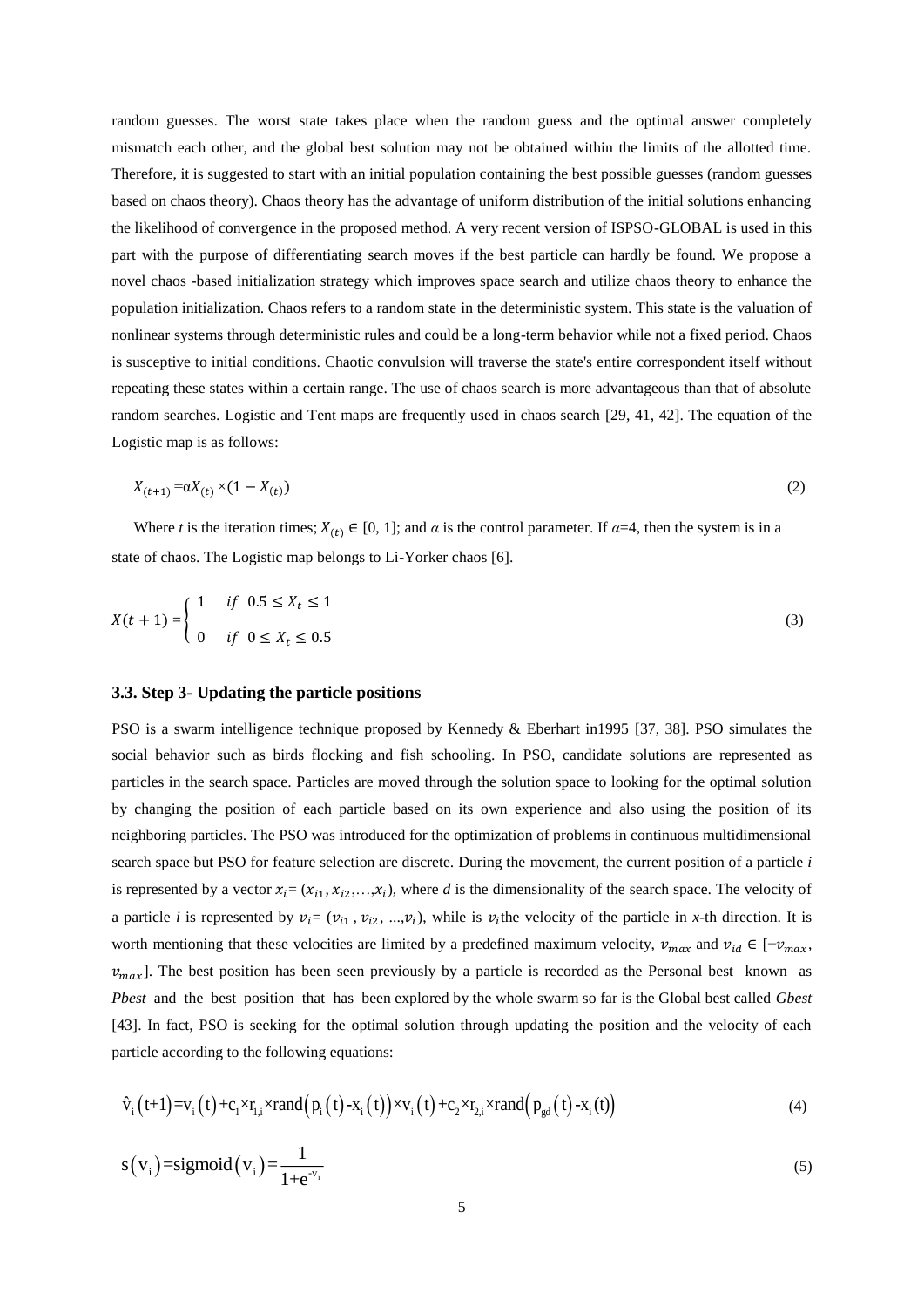if 
$$
\text{rand} < s(v_i(t+1))
$$
 then  $x_i(t+1)=1$  else  $x_i(t+1)=0$  (6)

 $c_1$  and  $c_2$ , were set to be 1.5 and 2 respectively. Moreover, the upper and lower bounds for *v* were set to 4 and -4, respectively.

# **3.4. Step 4- Global Search seeding**

In this step, we make inquiries regarding the performance of the subset with an objective function for choosing the most distinct and informative features considering measures the between- features correlation of the features [39, 40]. The goal of finding the relationships between features in this step is to exploit salient features and save them in storage list (based on number repeat features). Later, after choosing P feature from Boltzmann Distribution Transport Equation, they can be divided among the new particles which have been generated.

In statistical mechanics, the Boltzmann distribution could be probability distribution that provides the probability a system which will be in a certitude state as a function of that state's features and the temperature of the system. It is given as:

$$
P(vots_{id}) = \frac{e^{-vots/T}}{\sum_{j=1}^{M} e^{-vots/T}}
$$
(7)

We postulate the probability of a given state as a function of the voting features; it must satisfy the relationship mentioned above for all possible values of  $vots_{id}$ . Therefore, we will investigate specified iterations during our work method for production salient features and store them in a storage list. Note that the goal is to find informative features based on frequency in specified iterations features determination occurs with top fitness.

To overcome the global search and diversity issues in PSO-based methods, the proposed method determines fixed number features and applies the Boltzmann distribution by maintaining the diversity of the population in steps of primeval and conduction particles to goodness solutions and storage least correlation features in the list of storage to be used in next generation. In addition, the proposed method finds good solutions in its last iterations by employing add and delete operations during its iterations. Our method counts numbers of repeated informative features with high fitness in several iterations and keep it in a storage list and then they are added or deleted by using the Boltzmann distribution. Finally, these features are applied inside binary vectors to be optimized though an optimization process.

Thus, the degree and direction of linear relationship among two variables are returned by Pearson correlation. The stronger the linear relationship between the two variables, the greater the correspondence between changes in the two variables. When there is no linear relationship, there is no covariability between the two variables, so a change in one variable is not associated with a predictable change in the other variable [44]. In this study, the Pearson correlation coefficient is used to measure the correlation between different features as follows:

$$
c_{ij} = \frac{\sum (x_i - \overline{x}_i)(x_j - \overline{x}_j)}{\sqrt{(x_i - \overline{x}_i)^2} \sqrt{(x_j - \overline{x}_j)^2}}
$$
(8)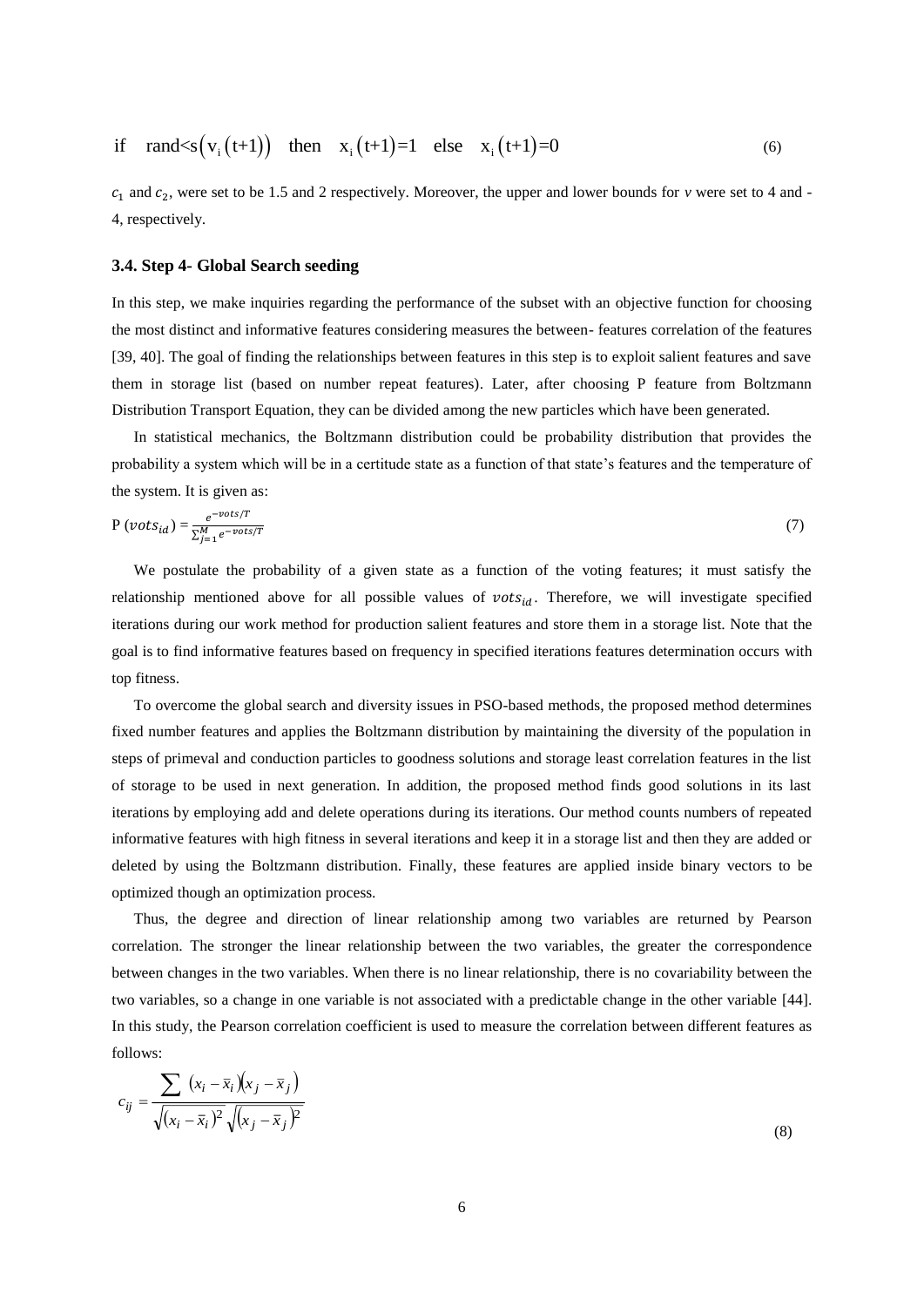$$
cor_i = \frac{\sum_{j=1}^{f} |c_{ij}|}{f-1} \quad \text{if} \quad i \neq j \tag{9}
$$

In the example shown in Fig. 2, for five iterations the number of informative features having high fitness are sorted and saved in the storage list (based on number frequency features in these iterations). In the following step, when we intend to choose informative features, we select them from the storage list using Boltzman formula and move them to the new generation by add operation. In new generation, we can delete the lowfitness features using delete operation.



Feature segmentation

Particle movement



# **3.5. Step 5- Gbest mutation**

The most recent position of particles is mainly influenced by the best solution it has (Pbest) as well as the best solution of the swarm labeled as Gbest. However, if Gbest position is not distant from suboptimal solution, and the swarm moves to suboptimal position, the mentioned type of movement would be deficient and very subversive. The researchers have suggested [2, 30-34] causing small mistakes randomly or consider the particles moving in the reverse direction for the purpose of identifying the regions that have not been explored and relieving the suboptimal position. For the purpose of creating diversity, in this study mutation or reversing Gbest particle is utilized. In other words, in this study Gworst or the worst fit particle is replaced by the muted particle or reverse Gbest. In this way, the unexplored regions are discovered by the use of Gworst particle. Meanwhile, Gbest particle reserves global optimal solution since there is no change in Gbest particle, by itself. In this line, the researchers used a parameter and applied mutation only if the parameter value is less than 1. The input for the mutation process included Gbest and Gworst. Gbest particle is kept in a variable which is not permanent and in order to replace Gworst, it is mutated. In order to ensure mutation, all dimensions of the impermanent variable are examined. In other words, in case the mutation in any of the dimensions is less than mutation probability, for the purpose of ensuring mutation of the selected dimension, a random number is given. If mutation rate was supportive of the quantity of the dimensions aimed at mutation, that rate should be selected immediately so that some extent of variation will be introduced in the particle instead of introducing excessive randomization within it. Lee et al. showed that this method is effective in BPSO [35].The mutation probability of this method is 1/d indicating that in the binary vector at least one of the bits has been changed [36].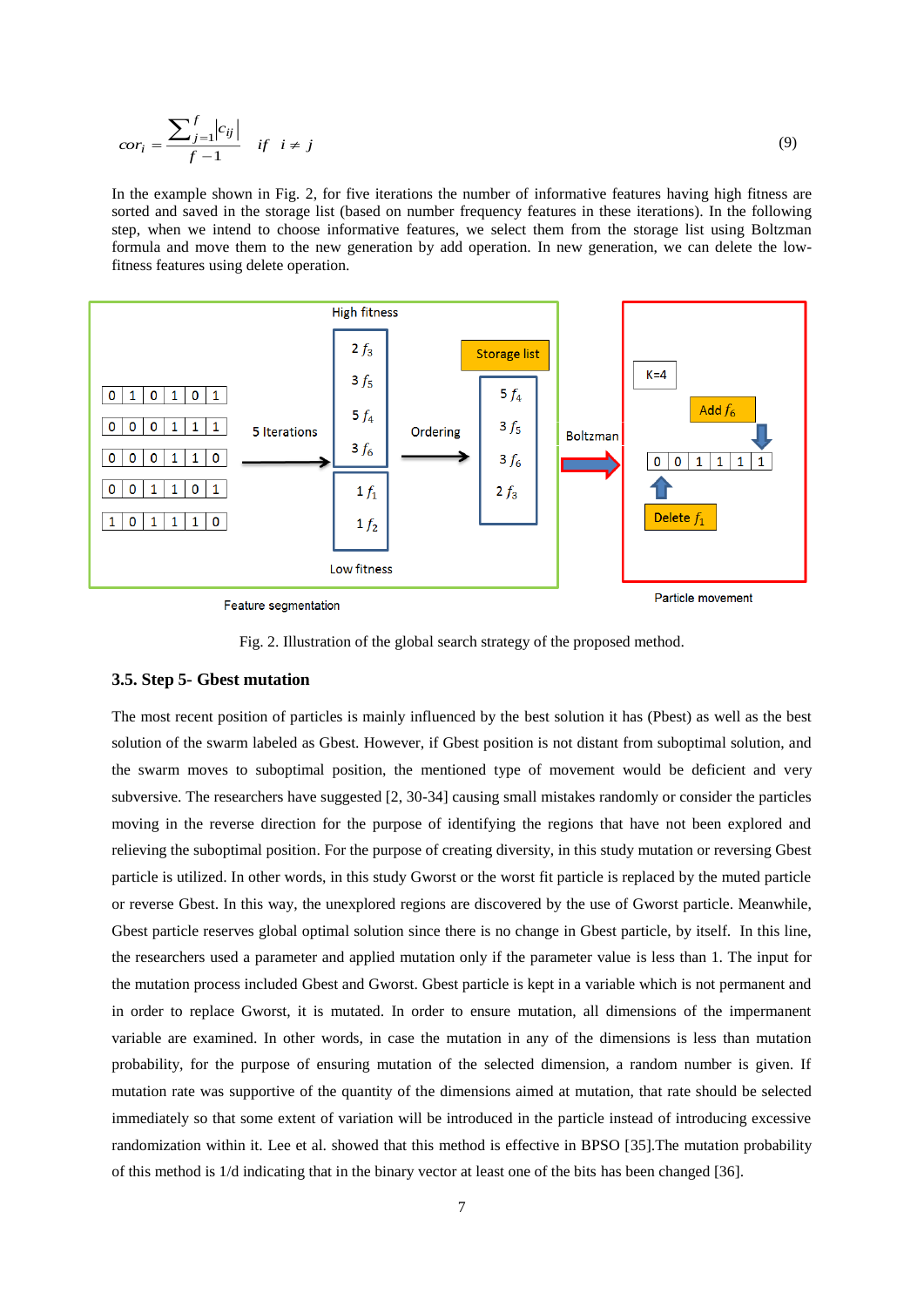#### **3.6. Step 6- Fitness Function**

For the purpose of evaluating each of the solutions, KNN (K-nearest neighbor classifier) is used in this study [45]. Before the evaluation process, first of all, each feature is normalized being scaled between -1 and 1. The normalization method changes the dominating features with bigger numeric values to those with finite numeric ranges. Experimental results incontestable that scaling the feature values will facilitate improve the classification accuracy. Thus, in our method, a linear normalization method was applied to scale the dataset as follows [47]:

$$
x = lower + \left[ (upper - lower)^{*} \left( \frac{value - value_{\min}}{value_{\max} - value_{\min}} \right) \right]
$$
 (10)

In this formula, the lower and upper bounds of the process of normalization are indicated by *upper* and *lower*. The highest and lowest values for feature *x* are also indicated by  $value_{\text{max}}$  and  $value_{\text{min}}$ . After the process of normalization finishes, a new data set is obtained from the original data set for each candidate solution. Later by the use of KNN method performance is evaluated by the use of 10-fold cross validation method [46]. Therefore, with the aim of obtaining a proper evaluation of model prediction performance (or estimating the fitness value of the article) initially the first nine data sets were used in the process of training; however, the last data set was used in the process of validation. If the two obtained solutions revealed almost the same performance, the solution with the least number of features would be chosen [47].

# **4. Experiments and results**

The effectiveness of considering ISPSO-GLOBAL method is tested using twenty well-known and frequently used datasets with varying sizes that are retrieved from UCI repository. The results from this study and those of the prevalent and famous methods are compared for metrics including Precision (P), Recall (R ), and F-measure (F).The Precision, measures total variety of correct positive exceptions to the entire varieties of positive exceptions and Recall, measures total variety of correct positive exceptions to the entire number of positive documents. However, F-score could be a harmonic combination of P and R. These evaluation metrics are defined in Eqs. (11) and (12):

$$
P = \sum_{i=1}^{n} \frac{TP_i}{TP_i + FP_i}
$$
\n<sup>(11)</sup>

$$
R = \sum_{i=1}^{n} \frac{TP_i}{TP_i + FN_i} \tag{12}
$$

Where FP, FN, TP, and TN refer to candidate false positives, false negatives, true positives, and true negatives respectively. Finally, F-measure is defined as follows:

$$
F = \frac{2 \times P \times R}{P + R} \tag{13}
$$

In order to illustrate the capability of the proposed method, kind of standard measurements, namely accuracy, times, and F-measure, were applied [48-50]**.**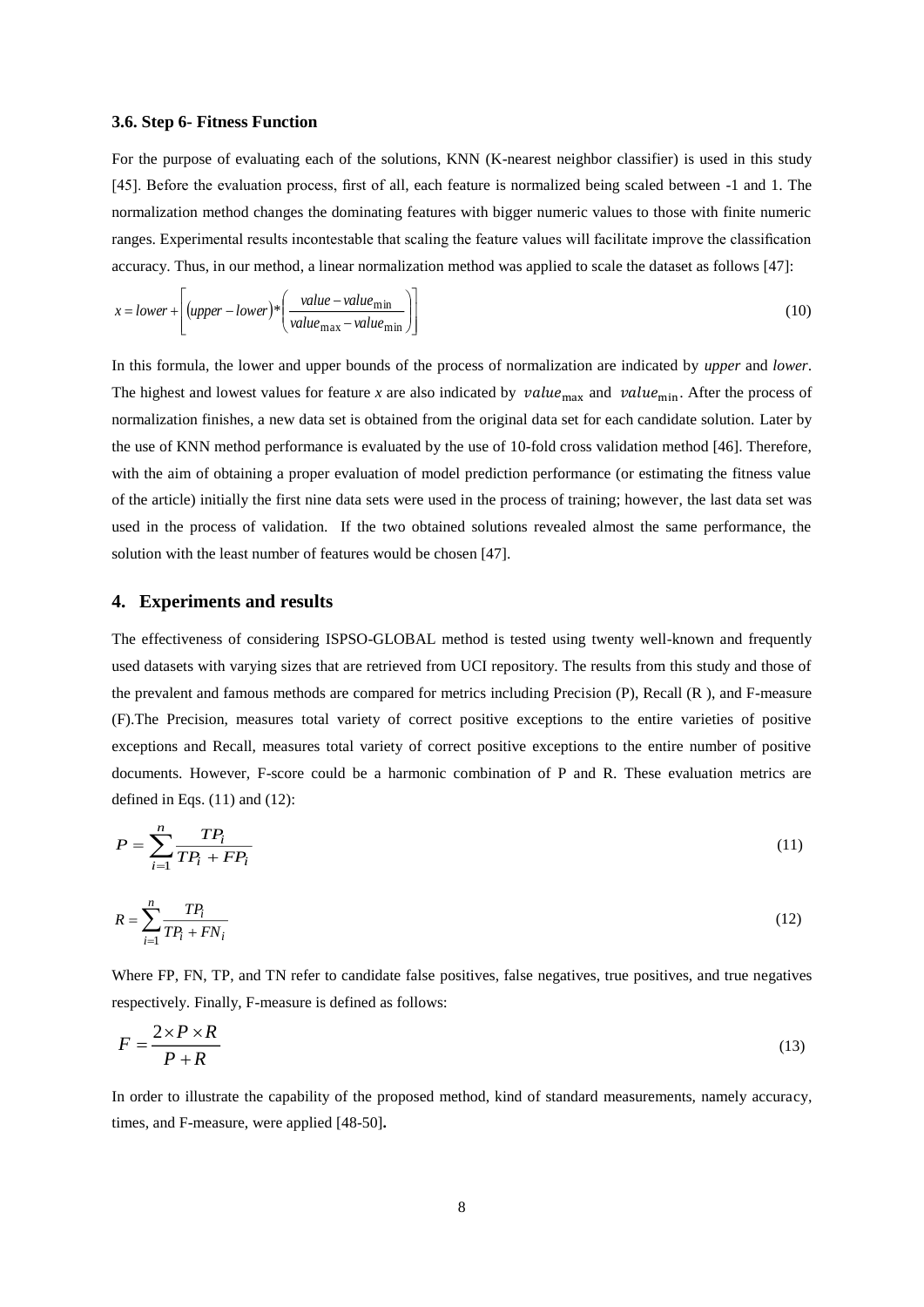# **4.1. Experiments to Analyze the Execution Time**

According to the results obtained from PSO, CBPSO [51], HPSO-STS [52], SPSO-QR [53], PSO (4-2) [54] and HPSO-LS [56] algorithms as well as the results of different experiments indicate that ISPSO-GLOBAL method is a reliable and valid method for feature selection. Meanwhile, the time needed for conducting the present method and wrapper methods such as CBPSO, PSO-STS, HPSO-STS, SPSO-QR, and PSO (4-2) are compared with each other. Furthermore, the time needed for executing ISPSO-GLOBAL is also compared with the time needed for filter methods such as IG, F-Score, TV, and mRMR. MATLAB software is used to code the algorithms. The software was installed on a computer with an Intel Core 4 Due, 3 GHz CPU and 4 GHZ RAM.

# **4.2. Datasets**

Twenty datasets are adopted in our simulation experiments in order to validate the performance of ISPSO-GLOBAL in comparison with methods. These datasets are taken from the UCI machine learning repository [55], including; "Iris", "Thyroid", "Liver", "Pima", "Glass", "Vowel", "Wisconsin Breast Cancer (WBC) ", "Wine", "Heart", "Segment", "Two norm", "Sonar", "Lung cancer", "LSVT Voice Rehabilitation", "Arrhythmia", "Protein", "Zoo", "Vehicle", "Lymphoma", "Wdbc" and "Soybean". Numerous instances of small, medium, and large data sets in the mentioned machine have been used in various studies on machine learning. A descriptive summary of these datasets is presented below and a tabulated summary is presented in Table 1.

| Description of used Data sets.       |                        |           |                |  |  |  |  |
|--------------------------------------|------------------------|-----------|----------------|--|--|--|--|
| name                                 | $\# \mathbf{features}$ | #patterns | #classes       |  |  |  |  |
| <b>Iris</b>                          | $\overline{4}$         | 150       | 3              |  |  |  |  |
| <b>Thyroid</b>                       | 5                      | 215       | $\overline{3}$ |  |  |  |  |
| Liver                                | 6                      | 345       | $\overline{2}$ |  |  |  |  |
| Pima                                 | 8                      | 768       | $\overline{c}$ |  |  |  |  |
| <b>Glass</b>                         | 9                      | 214       | 6              |  |  |  |  |
| <b>Vowel</b>                         | 10                     | 528       | 11             |  |  |  |  |
| <b>Wisconsin Breast Cancer (WBC)</b> | 10                     | 699       | $\overline{c}$ |  |  |  |  |
| Wine                                 | 13                     | 175       | $\overline{3}$ |  |  |  |  |
| <b>Heart</b>                         | 13                     | 270       | $\overline{2}$ |  |  |  |  |
| <b>Segment</b>                       | 19                     | 2310      | $\tau$         |  |  |  |  |
| <b>Sonar</b>                         | 60                     | 208       | $\overline{c}$ |  |  |  |  |
| Two norm                             | 20                     | 7400      | $\overline{2}$ |  |  |  |  |
| <b>Vehicle</b>                       | 19                     | 846       | $\overline{4}$ |  |  |  |  |
| Protein                              | 20                     | 116       | 6              |  |  |  |  |
| Zoo                                  | 16                     | 101       | $\tau$         |  |  |  |  |
| Soybean                              | 35                     | 47        | $\overline{4}$ |  |  |  |  |
| <b>Wdbc</b>                          | 30                     | 569       | $\overline{2}$ |  |  |  |  |
| Lung cancer                          | 56                     | 32        | $\overline{3}$ |  |  |  |  |
| <b>LSVT Voice Rehabilitation</b>     | 309                    | 126       | $\overline{c}$ |  |  |  |  |
| Arrhythmia                           | 279                    | 452       | 16             |  |  |  |  |
| Lymphoma                             | 4026                   | 47        | $\overline{c}$ |  |  |  |  |

**Table 1**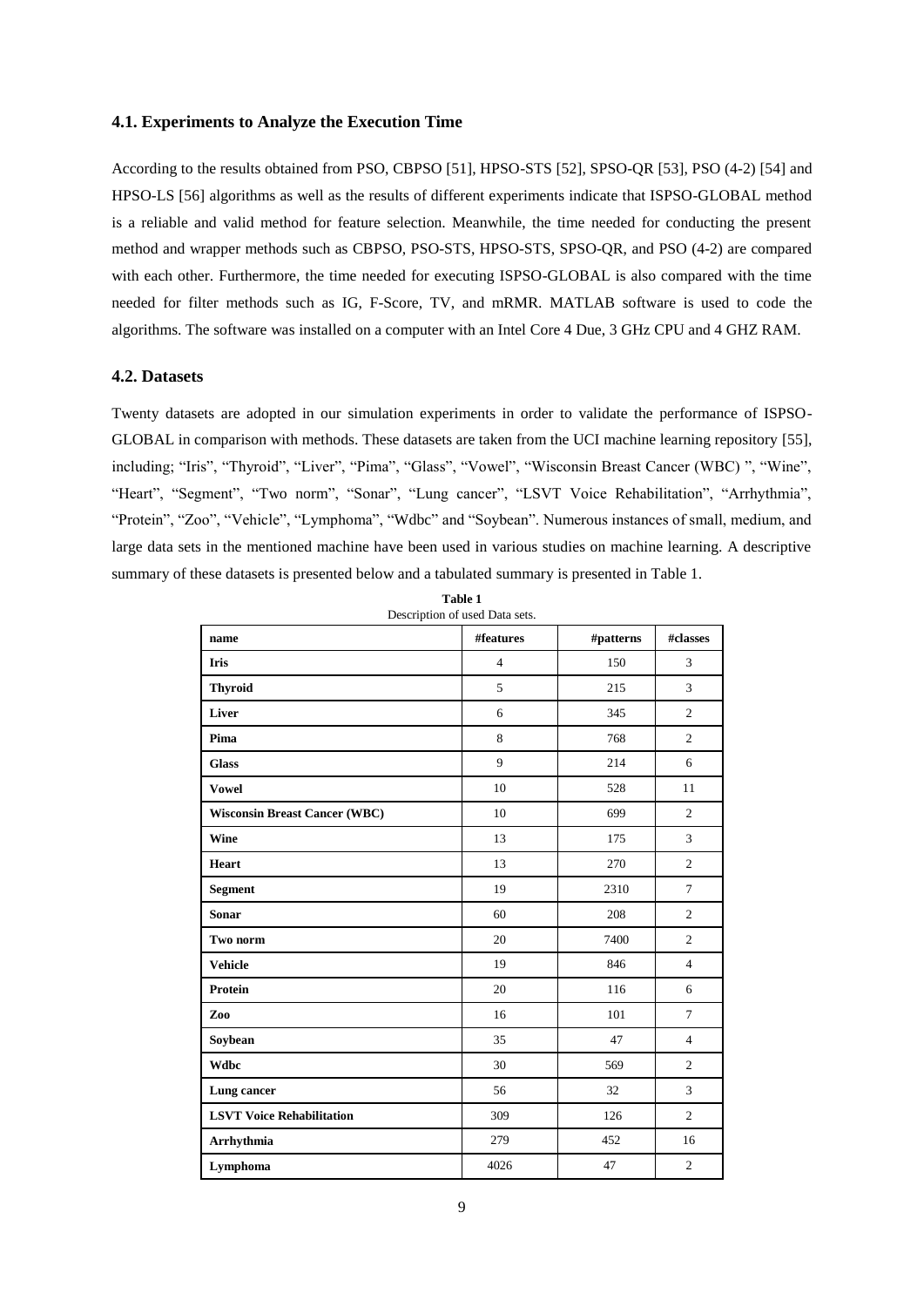# **4.3. Evaluation mechanism**

Several experiments were performed to evaluate the performance of the proposed ISPSO-GLOBAL method. Fig.2, compares the accuracy of the proposed method with well-known wrapper methods include; GA, SA, ACO and PSO methods. The obtained results indicated that the method adopted in this study was able to obtain greater accuracy than all other methods. As an instance, in the data set labeled as Vowel, the recorded run time for ISPSO-GLOBAL was 3.41 s. However, for SA, GA, ACO, and PSO, the obtained run times were 7.58, 4.13, 90.80, and 1.71 s, respectively. Moreover, the features chosen by each individual algorithm during 20 different runs is shown by Fea.NO. Form the results it can be seen that in most cases the proposed method require lower computational resources compared to the others.

|--|--|

| Average of running time (in seconds). In each data set, the best method is marked by the boldface. |  |  |
|----------------------------------------------------------------------------------------------------|--|--|
|                                                                                                    |  |  |

| . <u>.</u> . |          |           |             |            |                     |  |  |  |
|--------------|----------|-----------|-------------|------------|---------------------|--|--|--|
| data sets    | GA       | <b>SA</b> | <b>ACO</b>  | <b>PSO</b> | <b>ISPSO-GLOBAL</b> |  |  |  |
| <b>Iris</b>  | 0.23     | 0.42      | 0.56        | 0.21       | 0.45                |  |  |  |
| Thyroid      | 0.54     | 0.46      | 1.71        | 0.31       | 0.27                |  |  |  |
| Liver        | 1.29     | 1.01      | 4.88        | 0.56       | 0.52                |  |  |  |
| Pima         | 7.44     | 5.77      | 60.27       | 3.15       | 2.53                |  |  |  |
| Glass        | 0.59     | 0.46      | 9.46        | 0.34       | 1.06                |  |  |  |
| Vowel        | 4.13     | 7.58      | 89.51       | 1.71       | 3.41                |  |  |  |
| <b>WBC</b>   | 7.19     | 13.08     | 90.80       | 3.05       | 2.41                |  |  |  |
| Wine         | 0.67     | 1.09      | 18.90       | 0.62       | 0.66                |  |  |  |
| Heart        | 1.46     | 0.90      | 21.06       | 0.57       | 0.87                |  |  |  |
| Segment      | 2:12:19  | 1:43.67   | 88.50       | 56.62      | 0.63                |  |  |  |
| Sonar        | 2.68     | 5.08      | 56:17.53    | 1.09       | 20.62               |  |  |  |
| Two norm     | 20:57.33 | 28:31.80  | 35:05:06.14 | 23:00.75   | 5:13.54             |  |  |  |

**Table 3**

Compare subset feature selected by algorithms and show Fea.NO in algorithms.

| data sets  | <b>GA</b>             | <b>SA</b>          | <b>PSO</b>             | <b>ISPSO-GLOBAL</b>          |
|------------|-----------------------|--------------------|------------------------|------------------------------|
| Iris       | 1,2,3                 | 1,2,3,4            | 2.3                    | 3,4                          |
| Thyroid    | 1,2,3,4               | 2,3,4              | 2,3,4,5                | 4,5                          |
| Liver      | 2,3,4,5               | 1,2,3,5            | 2.3                    | $\overline{2}$               |
| Pima       | 1,2,3,4,5,7           | 1,2,3,4,5          | 4.5.6                  | 3,9                          |
| Glass      | 2,3,4,5,6             | 3,4,5,6            | 4, 5, 6, 7, 9          | 5,8,9                        |
| Vowel      | 4,5,6,7               | 4,5,6,7,9          | 3,4,5,6,8              | 2,3,5                        |
| <b>WBC</b> | 2,4,5,6,8             | 3,4,5,6,7          | 4,5,6,7,8              | 3,5                          |
| Wine       | 4,6,7,8,10            | 5,6,7,9            | 3,4,5,6,7,8,9          | 2,5,8                        |
| Heart      | 4,5,6,7,9             | 3,5,6,7,9          | 5,6,7,8,9,10           | 3,4,6,13                     |
| Segment    | 6,7,9,10,11,12        | 3,8,9,11,12        | 7,9,10,11,12           | 14, 15, 17                   |
| Sonar      | 26, 28, 32, 34, 37    | 27, 30, 32, 35, 36 | 20, 26, 28, 32, 34, 36 | 18,5,10,44,22,26,38,34,37,50 |
| Two norm   | 9, 10, 11, 12, 14, 16 | 7,9,10,11,13,14    | 11, 12, 13, 14, 15, 17 | 2,7,10,14,18,19              |

The results of classification based on the method proposed in this study are shown in Table 4. As Fig. 3 indicates, ISPSO has greater quality than the other methods. By using the nearest neighbor (1-NN) for evaluating each single particle, the accuracy of the proposed method was estimated. As the information in Table 4 shows, method proposed in this study had higher classification accuracy than other methods of feature selection. As an instance, the mean accuracy and standard deviation for 1-NN classifier was reported to be 97.30 and 3.08, respectively, but mean accuracy and standard deviation for PSO, ACO, SA, and GA were reported to be 82.23 (3.71), 66.9 (8.16), 76.83 (3.48) and 83.28 (5.36), respectively. Furthermore, when no feature selection method was applied, mean accuracy level for the use of original features was 81.09. Moreover, the best obtained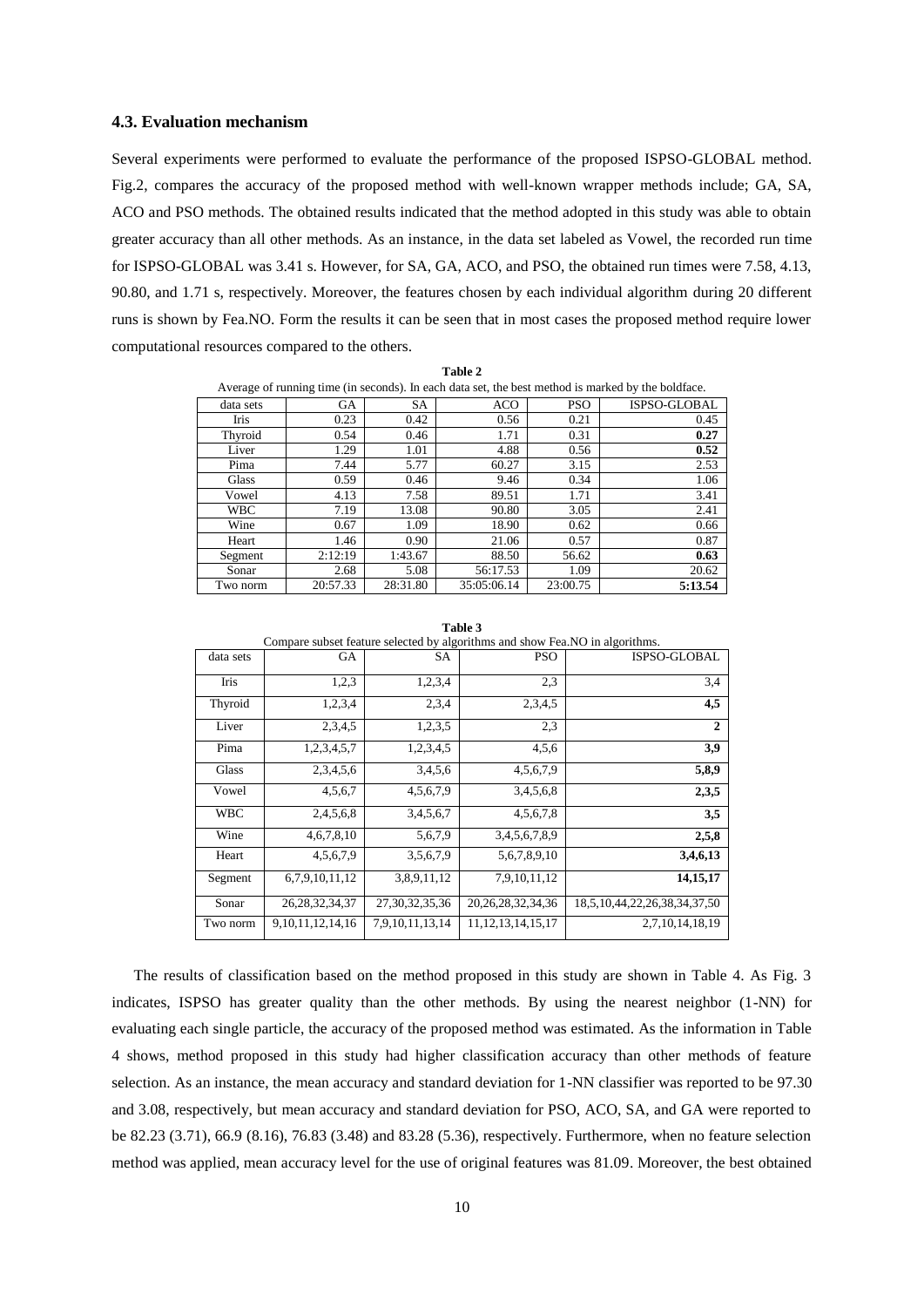#### results are indicated in boldface.

#### **Table 4**

Shows mean accuracy in classification and SD for ISPSO-GLOBAL, PSO, ACO, SA, and GA methods of selecting features during 20 separate runs by the use of 1-NN classifier. In the dataset, "Without FS" indicates the time all features are included in the experiment. Moreover, the best obtained results are indicated in boldface.

| Data sets   | Without FS | GA                | <b>SA</b>        | <b>ACO</b>        | <b>PSO</b>       | HPSO-LS            | <b>IPSO-GLOBAL</b> |
|-------------|------------|-------------------|------------------|-------------------|------------------|--------------------|--------------------|
| Glass       | 67.09      | $64.51 + 8.86$    | $62.64 \pm 4.7$  | $70.77 + 6.54$    | $70.31 + 3.68$   | $74.91 + 3.63$     | $76.00 + 12.9$     |
| Vowel       | 97.60      | $84.109 + 12.47$  | $84.03 + 12.53$  | $74.857 + 14.06$  | $95.872 + 0.26$  | $99.87 \pm 0.20$   | $100 \pm 0.00$     |
| <b>WBC</b>  | 96.12      | $96.361 \pm 2.42$ | $96.88 \pm 1.03$ | $95.833 \pm 1.31$ | $97.69 + 0.58$   | $98.27 \pm 0.4$    | $96.93 \pm 4.55$   |
| Wine        | 73.02      | $92 + 8.02$       | $89.18 + 3.86$   | $92.236 + 2.724$  | $94.24 + 4.18$   | $97.17 \pm 1.39$   | $97.47 \pm 3.10$   |
| Heart       | 95.46      | $82.388 + 0.1218$ | $85.81 + 0.130$  | $89.87 + 0.1328$  | $84.42 + 0.166$  | $78.84 \pm 2.07$   | $90.70 \pm 1.10$   |
| Segment     | 96.03      | $83.11 + 5.08$    | $81.181 + 9.74$  | $92.17 \pm 0.74$  | $90.775 + 0.93$  | $92.348 \pm 0.669$ | $95.35 \pm 1.83$   |
| Two norm    | 93.24      | $86.35 \pm 3.9$   | $85.13 \pm 3.09$ | $74.9 + 6.88$     | $89.92 + 2.82$   | $94.25 + 0.59$     | $96.64 \pm 5.06$   |
| Sonar       | 81.06      | $83.28 + 5.36$    | $76.83 + 3.48$   | $66.9 + 8.16$     | $82.233 + 3.71$  | $87.23 \pm 3.40$   | $97.30 + 3.08$     |
| Arrhythmia  | 49.62      | $49.69 + 5.33$    | $48.99 + 3.61$   | $47.99 + 5.90$    | $51.65 + 4.51$   | $53 \pm 2.28$      | $73.86 \pm 36.01$  |
| <b>LSVT</b> | 60.52      | $71.71 \pm 4.93$  | $71.45 \pm 3.01$ | $68.59 \pm 6.26$  | $73.21 \pm 4.89$ | $77.06 + 3.62$     | 79.92±15.42        |
| Lymphoma    | 61.53      | 78.02±4.43        | $76.83 \pm 6.65$ | $69.63 \pm 5.43$  | $80.65 \pm 4.76$ | $82.85 \pm 5.48$   | $80.73 \pm 5.54$   |



Fig. 3. Average classification accuracies for different features subset sizes of GA, SA, ACO, PSO and ISPSO-GLOBAL feature selection methods.

ISPSO-GLOBAL method was also compared with a new method [57]. Table 5 shows the results of eleven data sets utilized in this paper. The results in Table 5 show that, the highest accuracy rate was obtained by using the method proposed in this study. As an example, the results of this study yielded that the mean accuracy and standard deviation of 1-NN classifier in comparison with the Zoo dataset was 98.13 and .045, respectively. However, the mean accuracy (and standard deviation) for DFS, r2PSO, r3PSO, and rPSO-1hc was reported to be 96.87 (.025), 97.7 (.031), 96.5 (.03), and 97.75 (.01), respectively. Furthermore, with no application of feature selection methods, the mean accuracy rate for the use of original features was reportedly 93.02. The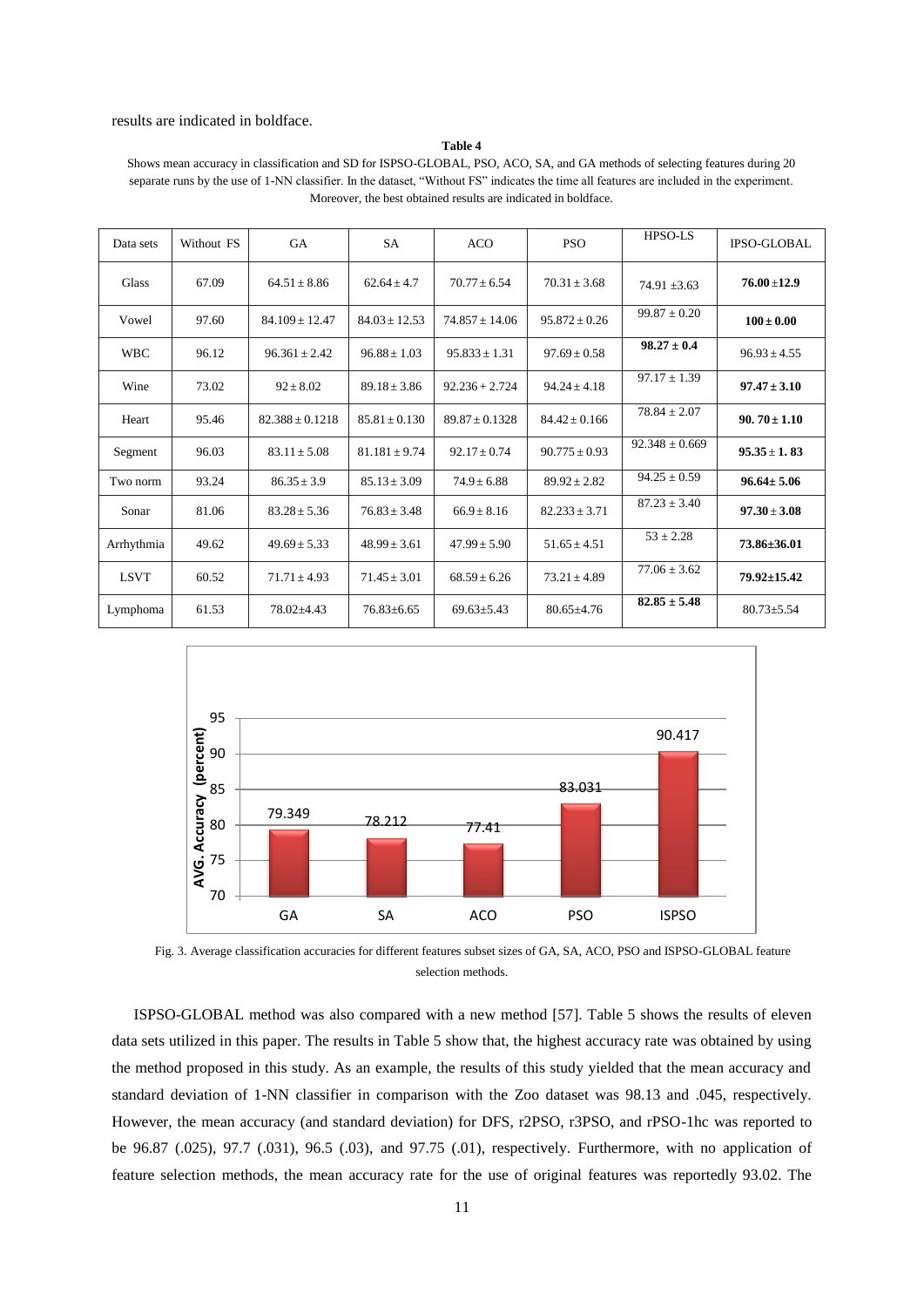mean accuracy in classification and standard deviation of ISPSO-GLOBAL, PSO, ACO, GA, and SA methods of feature selection run with 1-NN classifier are presented in Table 5.

| Datasets    | Measure | Without FS   | <b>DFS</b>     | r2PSO         | r3PSO          | r2PSO-lhc     | <b>IPSO-GLOBAL</b> |
|-------------|---------|--------------|----------------|---------------|----------------|---------------|--------------------|
| <b>WBCO</b> | Fea.NO  | 9(0)         | 2.05(0.6048)   | 1.2(0.41)     | 2.75 (0.4443)  | 1.45(0.51)    | 2(0)               |
|             | CA      | 0.96(0.004)  | 0.9337(0.019)  | 0.9340(0.012) | 0.8741(0.046)  | 0.939(0.01)   | 0.9692(0.1393)     |
| Glass       | Fea.NO  | 9            | 3.4(0.695)     | 3.4 (0.502)   | 3.35 (0.5871)  | 3.5(0.6882)   | 3(0)               |
|             | CA      | 0.671(0.05)  | 0.7157(0.044)  | 0.7186(0.043) | 0.7104(0.05)   | 0.786(0.03)   | 0.7600(0.1393)     |
|             | Fea.NO  | 13(0)        | 2.65(0.67)     | 2.7(0.6569)   | 2.55 (0.6048)  | 2.6(0.5982)   | 3(0)               |
| Wine        | CA      | 0.732(0.03)  | 0.9514(0.021)  | 0.9563(0.019) | 0.95(0.017)    | 0.9563(0.02)  | 0.9747(3.10)       |
| Zoo         | Fea.NO  | 16(0)        | 4.6(1.04)      | 3.9(0.8335)   | 4.5(0.6882)    | 4.75 (1.019)  | 5(0)               |
|             | CA      | 0.932(0.06)  | 0.9687(0.025)  | 0.9775(0.031) | 0.965(0.0347)  | 0.9775(0.01)  | 0.9813(0.0450)     |
| Vehicle     | Fea.NO  | 19           | 5.6(1.142)     | 4.8(0.6958)   | 4.8 (0.6958)   | 5.15(0.875)   | 5(0)               |
|             | CA      | 0.85(0.217)  | 0.7336(0.021)  | 0.7270(0.013) | 0.7302(0.02)   | 0.7303(0.01)  | 0.8905(0.3279)     |
|             | Fea.NO  | 20(0)        | 7.75 (1.2926)  | 7.25(1.5517)  | 7.95 (1.468)   | 7.95 (1.6375) | 6(0)               |
| Protein     | CA      | 0.691(0.068) | 0.7880(0.045)  | 0.8173(0.042) | 0.8348(0.047)  | 0.8195(0.04)  | 0.8854             |
|             | Fea.NO  | 20(0)        | 3.3(0.4701)    | 3(0)          | 3(0)           | 3(0)          | 3(0)               |
| Segment     | CA      | 0.96(0.007)  | 0.9674(0.006)  | 0.9665(0.004) | 0.9693(0.005)  | 0.966(0.004)  | 0.9745(0.0321)     |
| Wdbc        | Fea.NO  | 30(0)        | 4.95 (0.9986)  | 2.55(0.6863)  | 2.9(0.7181)    | 2.6(0.6805)   | 2(0)               |
|             | CA      | 0.916(0.01)  | 0.9342(0.008)  | 0.9418(0.01)  | 0.9432(0.008)  | 0.9381(0.01)  | 0.9685(0.0321)     |
| Soybean     | Fea.NO  | 35(0)        | 4.75 (1.5174)  | 2(0)          | 1.9(0.307)     | 2(0)          | 4(0)               |
|             | CA.     | 0.984(0.03)  | 1(0)           | 1(0)          | 1(0)           | 1(0)          | 1(0)               |
|             | Fea.NO  | 56(0)        | 19.4 (2.5214)  | 9.35(2.996)   | 7.9 (2.1496)   | 13.1 (2.3373) | 7(0)               |
| Lung cancer | CA      | 0.461(0.13)  | 0.9269(0.046)  | 0.9846(0.031) | 0.9846(0.031)  | 0.95(0.0516)  | 0.9666(0.4516)     |
|             | Fea.NO  | 60(0)        | 18.75 (2.6532) | 12.2 (2.1908) | 11.85 (1.7252) | 14.4 (2.0365) | 11(0)              |
| Sonar       | CA      | 0.816(0.02)  | 0.9265(0.023)  | 0.9668(0.018) | 0.9674(0.017)  | 0.951(0.02)   | 0.9790(0.0813)     |

**Table 5** Features were identified by various feature selection methods over 20 independent runs using 1-NN classifier. Note that CA refers to the average classification accuracy.

Fig. 4 shows average classification accuracies for different features subset sizes of ISPSO-GLOBAL, PSO, ACO, SA, GA and HPSO-STS, SPSO-QR, PSO (4-2) and CBPSO feature selection methods. Moreover, mean classification accuracy and SD for PSO (4-2), CBPSO, SPSO-QR, HPSO-STS, and HGAFS methods of feature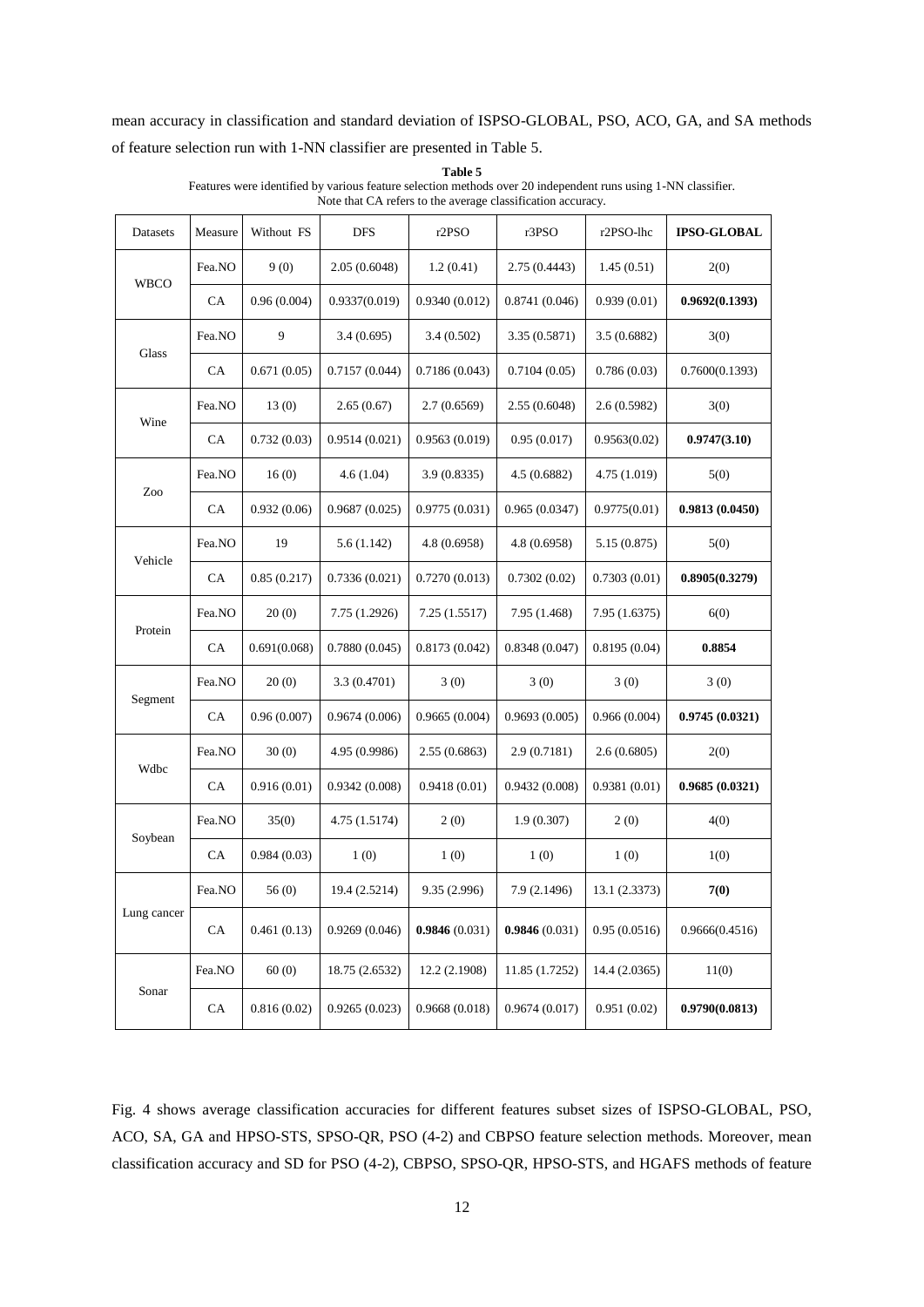selection by the use of 1-NN classifier are shown in Table 6.



Fig. 4. Average classification accuracies for different features subset sizes of HGAFS, HPSO-STS, SPSO-QR, CBPSO, ISPSO-GLOBAL

and PSO (4-2) feature selection methods.

**Table 6**

Average classification accuracy (percent and standard deviation of ISPSO-GLOBAL, PSO(4-2), CBPSO, SPSO-QR, HPSO-STS and HGAFS feature selection methods over 20 independent runs using 1-NN classifier. In each data set, the best method is marked by the boldface and underlined and the second best result is also boldfaced.

| Data sets   | <b>HGAFS</b>     | HPSO-STS          | SPSO-QR           | <b>CBPSO</b>                | $PSO(4-2)$       | <b>HPSO-LS</b>     | ISPSO-GLOBAL       |
|-------------|------------------|-------------------|-------------------|-----------------------------|------------------|--------------------|--------------------|
| Glass       | $65.16 \pm 2.30$ | $67.57 \pm 6.06$  | $70.75 \pm 7.25$  | $68.74 \pm 6.54$            | $73.21 \pm 6$    | $74.91 \pm 3.63$   | $76.00 \pm 12.95$  |
| Vowel       | $87.34 + 2.43$   | $92.96 \pm 13.09$ | $89.68 \pm 11.90$ | $98.47 \pm 1.61$            | $96.01 + 5.37$   | $99.87 \pm 0.20$   | $100 \pm 0.00$     |
| <b>WBC</b>  | $96.78 \pm 0.74$ | $95.73 \pm 3.70$  | $96.38 \pm 1.43$  | $\overline{97.93} \pm 0.30$ | $97.04 \pm 1.33$ | $98.27 \pm 0.4$    | $96.93 \pm 4.55$   |
| Wine        | $90.68 \pm 7.80$ | $96.72 \pm 0.97$  | $91.59 \pm 7.28$  | $95.17 \pm 4.04$            | $93.27 + 3.27$   | $97.17 \pm 1.39$   | $97.47 \pm 3.10$   |
| Heart       | $68.11 \pm 7.72$ | $73.65 \pm 7.05$  | $74.22 + 7.12$    | $76 \pm 5.60$               | $73.78 \pm 4.13$ | $78.84 \pm 2.07$   | $90.70 \pm 1.10$   |
| Segment     | $88.49 \pm 1.11$ | $88.19 \pm 7.02$  | $81.33 \pm 9.08$  | $90.03 \pm 1.36$            | $85.42 \pm 4.81$ | $92.348 \pm 0.669$ | $95.35 \pm 1.83$   |
| Two norm    | $87.14 + 4.48$   | $91.43 \pm 1.97$  | $85.92 \pm 3.23$  | $89.59 \pm 2.53$            | $89.29 + 2.67$   | $94.25 \pm 0.59$   | $96.64 \pm 5.06$   |
| Sonar       | $79.20 + 4.17$   | $82.65 + 4.29$    | $80.28 \pm 5.02$  | $84.30 \pm 3.38$            | $83.24 + 3.75$   | $87.23 \pm 3.40$   | $97.30 \pm 3.08$   |
| Arrhythmia  | $47.93 + 2.83$   | $50.37 + 1.04$    | $50.05 + 0.722$   | $48.96 + 2.99$              | $48.14 + 3.87$   | $53.00 \pm 2.28$   | 73.86±36.01        |
| <b>LSVT</b> | $68.05 \pm 7.16$ | $63.15 + 3.72$    | $65.20 + 2.87$    | $65.78 \pm 1.99$            | $67.36 + 7.11$   | $77.06 \pm 3.62$   | $79.92 \pm 15.42$  |
| Average     | $77.8 + 4.074$   | $80.24 + 4.891$   | $78.54 + 5.59$    | $81.49 + 3.034$             | $80.67 + 4.231$  | $84.20 \pm 1.54$   | $90.38 \pm 10.074$ |

Table 7 shows the possible average classification accuracy of ISPSO-GLOBAL and those of filter-based methods including information gain, Fisher-score, term variance and mRMR over 20 independent runs using 1- NN. According to Table 8 the p-value results of T-test between the classification performance achieved by the ISPSO-GLOBAL over 20 independent runs and those of CBPSO, SPSO-QR, HPSO-STS and HGAFS feature selection methods. We compare the performance of the proposed method with four recently published feature selection methods and the results are shown in Tables 7 and 8. The results also show that the proposed method outperformed the others in terms of the classification accuracy.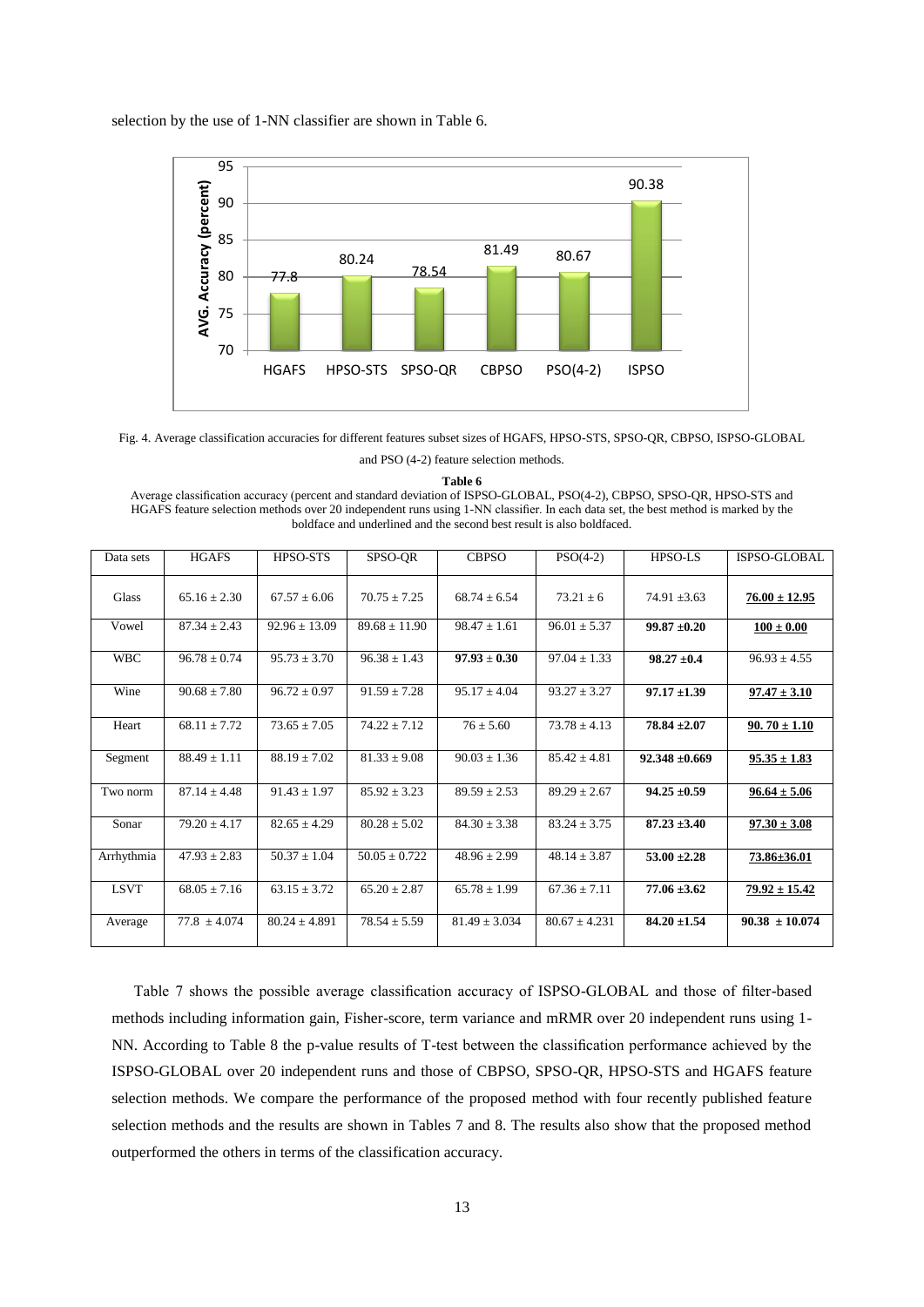### **Table 7**

| Data sets    | <b>HGAFS</b>     | HPSO-STS          | SPSO-OR           | <b>CBPSO</b>      | $PSO(4-2)$        | ISPSO-GLOBAL       |
|--------------|------------------|-------------------|-------------------|-------------------|-------------------|--------------------|
| <b>Glass</b> | $65.16 + 2.30$   | $67.57 + 6.06$    | $70.75 \pm 7.25$  | $68.74 \pm 6.54$  | $73.21 \pm 6$     | $76.00 \pm 12.95$  |
| Vowel        | $87.34 \pm 2.43$ | $92.96 \pm 13.09$ | $89.68 \pm 11.90$ | $98.47 \pm 1.61$  | $96.01 \pm 5.37$  | $100 \pm 0.00$     |
| <b>WBC</b>   | $96.78 \pm 0.74$ | $95.73 \pm 3.70$  | $96.38 \pm 1.43$  | $97.93 \pm 0.30$  | $97.04 \pm 1.33$  | $96.93 + 4.55$     |
| Wine         | $90.68 + 7.80$   | $96.72 \pm 0.97$  | $91.59 + 7.28$    | $95.17 \pm 4.04$  | $93.27 \pm 3.27$  | $97.47 \pm 3.10$   |
| Heart        | $68.11 \pm 7.72$ | $73.65 \pm 7.05$  | $74.22 \pm 7.12$  | $76 \pm 5.60$     | $73.78 \pm 4.13$  | $90.70 \pm 1.10$   |
| Segment      | $88.49 \pm 1.11$ | $88.19 \pm 7.02$  | $81.33 \pm 9.08$  | $90.03 \pm 1.36$  | $85.42 \pm 4.81$  | $95.35 \pm 1.83$   |
| Two norm     | $87.14 + 4.48$   | $91.43 \pm 1.97$  | $85.92 \pm 3.23$  | $89.59 \pm 2.53$  | $89.29 + 2.67$    | $96.64 \pm 5.06$   |
| Sonar        | $79.20 \pm 4.17$ | $82.65 \pm 4.29$  | $80.28 \pm 5.02$  | $84.30 \pm 3.38$  | $83.24 \pm 3.75$  | $97.30 \pm 3.08$   |
| Arrhythmia   | $47.93 \pm 2.83$ | $50.37 \pm 1.04$  | $50.05 \pm 0.722$ | $48.96 \pm 2.99$  | $48.14 \pm 3.87$  | 73.86±36.01        |
| <b>LSVT</b>  | $68.05 \pm 7.16$ | $63.15 \pm 3.72$  | $65.20 \pm 2.87$  | $65.78 \pm 1.99$  | $67.36 \pm 7.11$  | $79.92 \pm 15.42$  |
| Average      | $77.8 \pm 4.074$ | $80.24 \pm 4.891$ | $78.54 \pm 5.59$  | $81.49 \pm 3.034$ | $80.67 \pm 4.231$ | $90.38 \pm 10.074$ |

Average classification accuracy (percent) of ISPSO-GLOBAL and those of filter based methods including information gain (IG), fisher score (F-Score), term variance (TV) and mRMR over 20 independent runs using 1-NN classifier. Best results are boldfaced.

**Table 8** The p-value results of statistical T-test. The results lower that 0.005 are bolded.

| Data sets   | <b>HGAFS</b>     | HPSO-STS         | SPSO-OR          | <b>CBPSO</b>     | $PSO(4-2)$        | ISPSO-GLOBAL       |
|-------------|------------------|------------------|------------------|------------------|-------------------|--------------------|
| Glass       | $65.16 + 2.30$   | $67.57 \pm 6.06$ | $70.75 + 7.25$   | $68.74 + 6.54$   | $73.21 \pm 6$     | $76.00 \pm 12.95$  |
| Vowel       | $87.34 \pm 2.43$ | $92.96 + 13.09$  | $89.68 + 11.90$  | $98.47 \pm 1.61$ | $96.01 \pm 5.37$  | $100 \pm 0.00$     |
| <b>WBC</b>  | $96.78 + 0.74$   | $95.73 + 3.70$   | $96.38 + 1.43$   | $97.93 + 0.30$   | $97.04 \pm 1.33$  | $96.93 + 4.55$     |
| Wine        | $90.68 + 7.80$   | $96.72 + 0.97$   | $91.59 + 7.28$   | $95.17 + 4.04$   | $93.27 + 3.27$    | $97.47 \pm 3.10$   |
| Heart       | $68.11 \pm 7.72$ | $73.65 + 7.05$   | $74.22 + 7.12$   | $76 \pm 5.60$    | $73.78 + 4.13$    | $90.70 \pm 1.10$   |
| Segment     | $88.49 + 1.11$   | $88.19 + 7.02$   | $81.33 \pm 9.08$ | $90.03 \pm 1.36$ | $85.42 + 4.81$    | $95.35 \pm 1.83$   |
| Two norm    | $87.14 + 4.48$   | $91.43 + 1.97$   | $85.92 + 3.23$   | $89.59 + 2.53$   | $89.29 + 2.67$    | $96.64 \pm 5.06$   |
| Sonar       | $79.20 + 4.17$   | $82.65 + 4.29$   | $80.28 + 5.02$   | $84.30 + 3.38$   | $83.24 + 3.75$    | $97.30 \pm 3.08$   |
| Arrhythmia  | $47.93 + 2.83$   | $50.37 + 1.04$   | $50.05 + 0.722$  | $48.96 \pm 2.99$ | $48.14 + 3.87$    | 73.86±36.01        |
| <b>LSVT</b> | $68.05 + 7.16$   | $63.15 + 3.72$   | $65.20 + 2.87$   | $65.78 + 1.99$   | $67.36 + 7.11$    | $79.92 \pm 15.42$  |
| Average     | $77.8 + 4.074$   | $80.24 + 4.891$  | $78.54 \pm 5.59$ | $81.49 + 3.034$  | $80.67 \pm 4.231$ | $90.38 \pm 10.074$ |

# **5. Conclusion and Future Directions**

In this study, a feature selection method called ISPSO-GLOBAL is proposed. The proposed method is able to select a small number of most prominent features ISPSO-GLOBAL method plays an important role in the classification task to reduce the computational cost, simplify the learning model and improve the general abilities of classifiers. The proposed method develops a novel initialization strategy motivated by chaos theory. Also a novel Pbest and Gbest updating mechanisms are proposed to consider both the number of feature and fitness particles to overcome the limitation of the traditional updating mechanism of PSO. We postulate the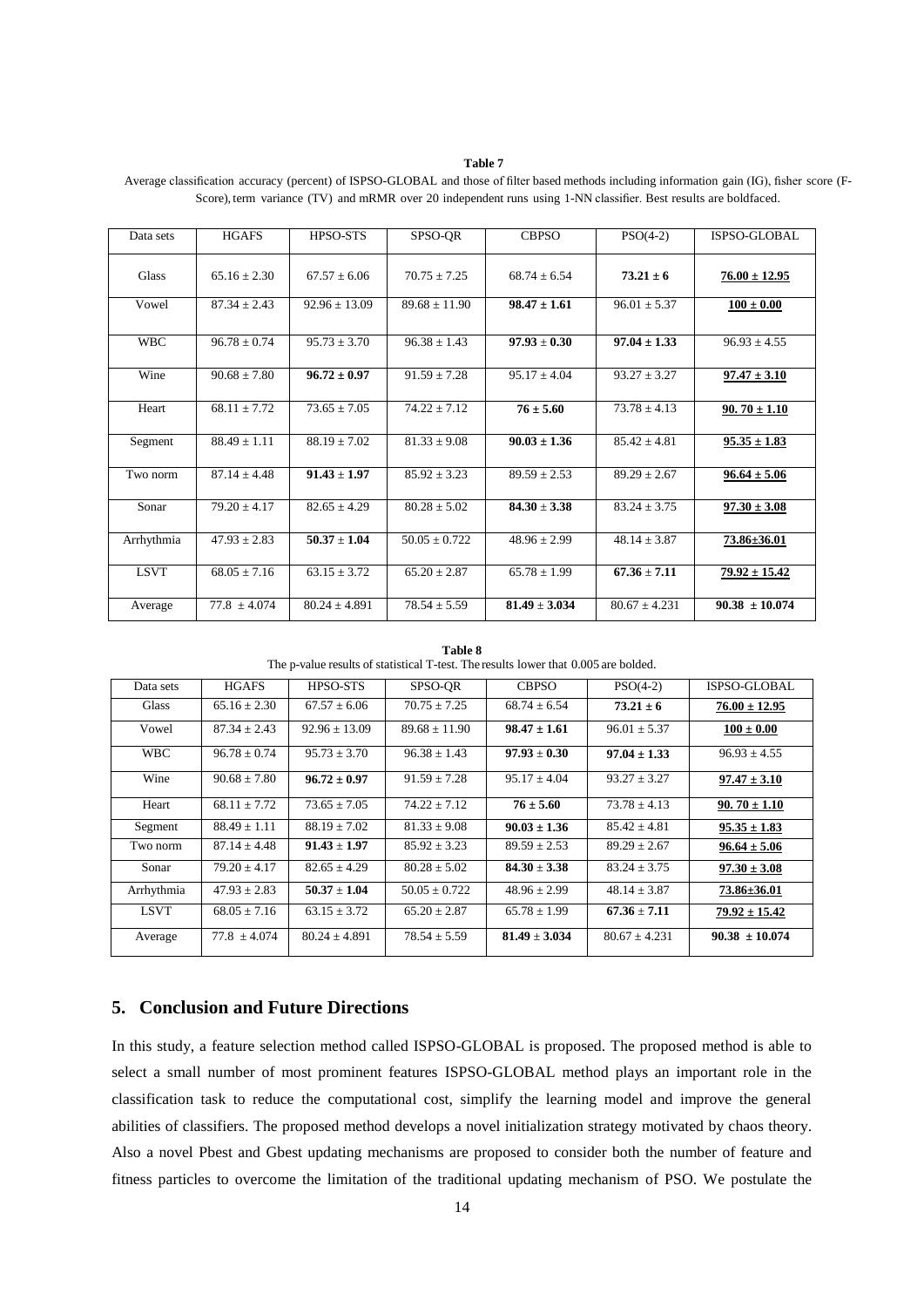probability of a given state as a function of the vote's features; it must satisfy the relationship between good features in next generation. ISPSO-GLOBAL achieved significantly better classification performance than using all features selection methods. In other words, we have a tendency to in classification those datasets with a smaller number of features and shorter procedure time. In the future, we are able to use the *v* and *r* to different feature choice strategies or combinatorial optimization strategies in different domains.

However, in future, we aim to tryout the *r* and *v* on large feature subsets. Moreover, we tend to the improved searching ability for the feature selection task.

### **References**

[1] D.E. Goldberg, Genetic Algorithms in Search, Optimization and Machine Learning (Addison-Wesley Longman Publishing Co., Inc., 1989).

[2] S. Rahnamayan, H.R. Tizhoosh, M.M.A. Salama, Opposition-Based Differential Evolution, IEEE Transactions on Evolutionary Computation, 12 (2008) 64-79.

[3] J.J. Liang, A.K. Qin, P.N. Suganthan, S. Baskar, Comprehensive learning particle swarm optimizer for global optimization of multimodal functions, IEEE Transactions on Evolutionary Computation, 10 (2006) 281- 295.

[4] B. He, L. Che, C. Liu, Novel hybrid shuffled frog leaping and differential evolution algorithm, Jisuanji Gongcheng yu Yingyong(Computer Engineering and Applications), 47 (2011) 4-8.

[5] S.W. Lin, S.-C. Chen, PSOLDA: A particle swarm optimization approach for enhancing classification accuracy rate of linear discriminant analysis, Applied Soft Computing, 9 (2009) 1008-1015.

[6] A. Gutiérrez, M. Lanza, I. Barriuso, L. Valle, M. Domingo, J. Perez, J. Basterrechea, Comparison of different PSO initialization techniques for high dimensional search space problems: a test with FSS and antenna arrays, Proceedings of the 5th European Conference on Antennas and Propagation (EUCAP), (IEEE2011), pp. 965-969.

[7] B. Xue, M. Zhang, W.N. Browne, Novel initialisation and updating mechanisms in PSO for feature selection in classification, European Conference on the Applications of Evolutionary Computation, (Springer2013), pp. 428-438.

[8] I. Guyon, A. Elisseeff, An introduction to variable and feature selection, Journal of machine learning research, 3 (2003) 1157-1182.

[9] I.A. Gheyas, L.S. Smith, Feature subset selection in large dimensionality domains, Pattern Recognition, 43 (2010) 5-13.

[10] M.A. Hall, Correlation-based feature selection for machine learning, The University of Waikato, 1999.

[11] L.-Y. Chuang, S.-W. Tsai, C.-H. Yang, Improved binary particle swarm optimization using catfish effect for feature selection, Expert Systems with Applications, 38 (2011) 12699-12707.

[12] G. Chen, J. Chen, A novel wrapper method for feature selection and its applications, Neurocomputing, 159 (2015) 219-226.

[13] L. Yu, H. Liu, Feature selection for high-dimensional data: A fast correlation-based filter solution, ICML2003), pp. 856-863.

[14] A.L. Blum, P. Langley, RelevanceSelection of relevant features and examples in machine learning, Artificial Intelligence, 97 (1997) 245-271.

[15] C.-F. Tsai, Y.-F. Hsu, C.-Y. Lin, W.-Y. Lin, Intrusion detection by machine learning: A review, Expert Systems with Applications, 36 (2009) 11994-12000.

[16] L.E. Raileanu, K. Stoffel, Theoretical comparison between the gini index and information gain criteria, Annals of Mathematics and Artificial Intelligence, 41 (2004) 77-93.

[17] X. He, D. Cai, P. Niyogi, Laplacian score for feature selection, Advances in neural information processing systems2005), pp. 507-514.

[18] Q. Gu, Z. Li, J. Han, Correlated multi-label feature selection, Proceedings of the 20th ACM international conference on Information and knowledge management, (ACM2011), pp. 1087-1096.

[19] P. Hanchuan, L. Fuhui, C. Ding, Feature selection based on mutual information criteria of maxdependency, max-relevance, and min-redundancy, IEEE Transactions on Pattern Analysis and Machine Intelligence, 27 (2005) 1226-1238.

[20] R.D. Pereira, J. Sousa, S. Vieira, S. Reti, S. Finkelstein, Modified sequential forward selection applied to predicting septic shock outcome in the intensive care unit, Synergies of Soft Computing and Statistics for Intelligent Data Analysis, (Springer, 2013), pp. 469-477.

[21] A. Chitra, A. Rajkumar, Genetic algorithm based feature selection for paraphrase recognition, International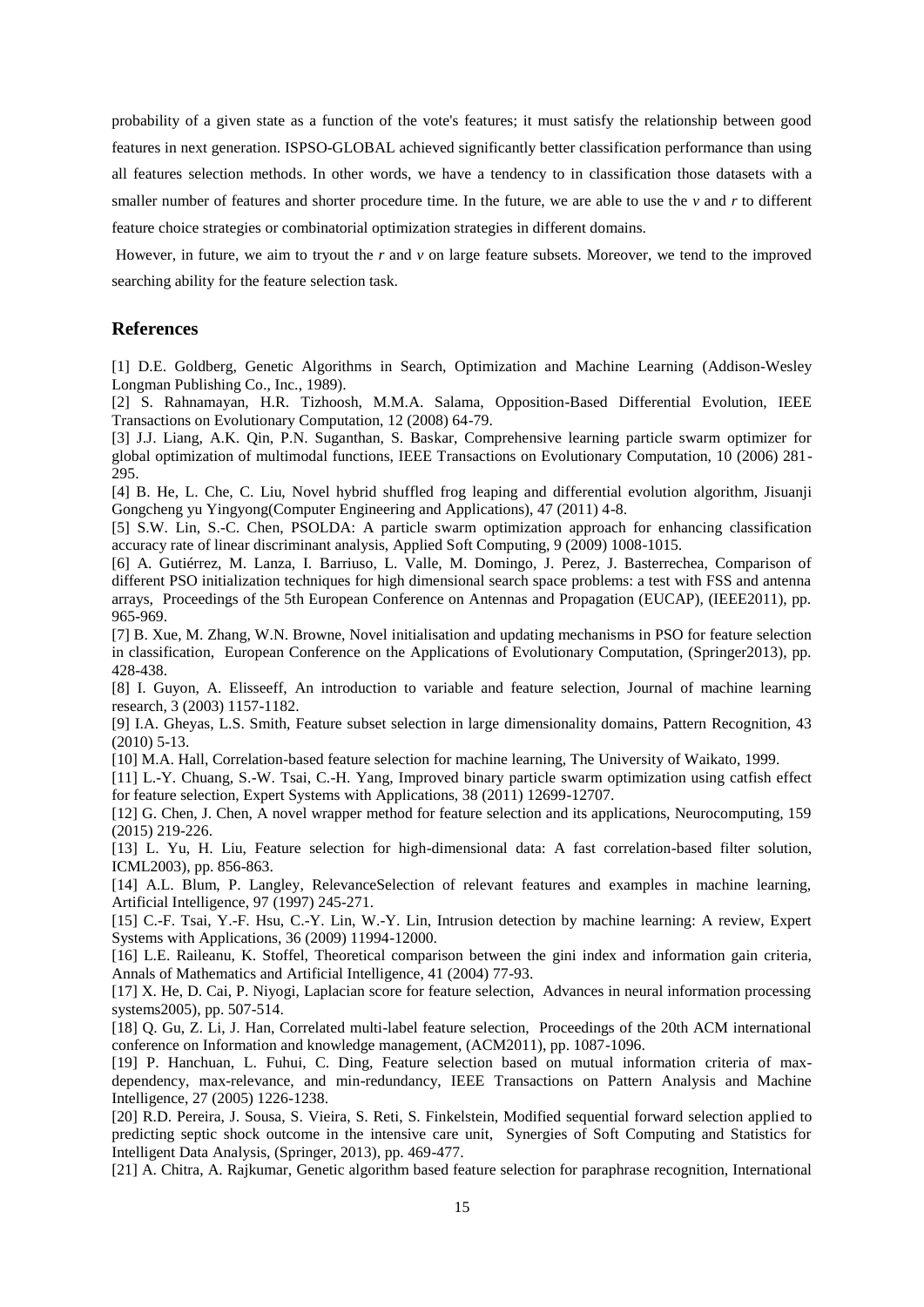Journal on Artificial Intelligence Tools, 22 (2013) 1350007.

[22] M.M. Kabir, M. Shahjahan, K. Murase, A new local search based hybrid genetic algorithm for feature selection, Neurocomputing, 74 (2011) 2914-2928.

[23] L.-F. Chen, C.-T. Su, K.-H. Chen, P.-C. Wang, Particle swarm optimization for feature selection with application in obstructive sleep apnea diagnosis, Neural Computing and Applications, 21 (2012) 2087-2096.

[24] B. Chen, L. Chen, Y. Chen, Efficient ant colony optimization for image feature selection, Signal Processing, 93 (2013) 1566-1576.

[25] X. Wang, J. Yang, X. Teng, W. Xia, R. Jensen, Feature selection based on rough sets and particle swarm optimization, Pattern Recognition Letters, 28 (2007) 459-471.

[26] B. Xue, M. Zhang, W.N. Browne, Particle swarm optimisation for feature selection in classification: Novel initialisation and updating mechanisms, Applied Soft Computing, 18 (2014) 261-276.

[27] E.G. Talbi, L. Jourdan, J. Garcia-Nieto, E. Alba, Comparison of population based metaheuristics for feature selection: Application to microarray data classification, 2008 IEEE/ACS International Conference on Computer Systems and Applications2008), pp. 45-52.

[28] S.-W. Lin, K.-C. Ying, S.-C. Chen, Z.-J. Lee, Particle swarm optimization for parameter determination and feature selection of support vector machines, Expert Systems with Applications, 35 (2008) 1817-1824.

[29] X. Liu, M. Fu, Cuckoo search algorithm based on frog leaping local search and chaos theory, Applied Mathematics and Computation, 266 (2015) 1083-1092.

[30] W.-f. Gao, S.-y. Liu, L.-l. Huang, Particle swarm optimization with chaotic opposition-based population initialization and stochastic search technique, Communications in Nonlinear Science and Numerical Simulation, 17 (2012) 4316-4327.

[31] B. Shaw, V. Mukherjee, S. Ghoshal, Solution of reactive power dispatch of power systems by an opposition-based gravitational search algorithm, International Journal of Electrical Power & Energy Systems, 55 (2014) 29-40.

[32] S. Tsafarakis, C. Saridakis, G. Baltas, N. Matsatsinis, Hybrid particle swarm optimization with mutation for optimizing industrial product lines: An application to a mixed solution space considering both discrete and continuous design variables, Industrial Marketing Management, 42 (2013) 496-506.

[33] H. Wang, Z. Wu, S. Rahnamayan, Y. Liu, M. Ventresca, Enhancing particle swarm optimization using generalized opposition-based learning, Information Sciences, 181 (2011) 4699-4714.

[34] X.-J. Zhou, C.-H. Yang, W.-H. Gui, T.-X. Dong, A Particle Swarm Optimization Algorithm with Variable Random Functions and Mutation, Acta Automatica Sinica, 40 (2014) 1339-1347.

[35] S. Lee, S. Soak, S. Oh, W. Pedrycz, M. Jeon, Modified binary particle swarm optimization, Progress in Natural Science, 18 (2008) 1161-1166.

[36] S.M. Vieira, L.F. Mendonça, G.J. Farinha, J.M.C. Sousa, Modified binary PSO for feature selection using SVM applied to mortality prediction of septic patients, Applied Soft Computing, 13 (2013) 3494-3504.

[37] R.C. Eberhart, J. Kennedy, A new optimizer using particle swarm theory, Proceedings of the sixth international symposium on micro machine and human science, (New York, NY1995), pp. 39-43.

[38] Y. Shi, R. Eberhart, A modified particle swarm optimizer, Evolutionary Computation Proceedings, 1998. IEEE World Congress on Computational Intelligence., The 1998 IEEE International Conference on, (IEEE1998), pp. 69-73.

[39] G. Papakostas, A. Polydoros, D. Koulouriotis, V. Tourassis, Evolutionary feature subset selection for pattern recognition applications (INTECH Open Access Publisher, 2011).

[40] M. Zhao, C. Fu, L. Ji, K. Tang, M. Zhou, Feature selection and parameter optimization for support vector machines: A new approach based on genetic algorithm with feature chromosomes, Expert Systems with Applications, 38 (2011) 5197-5204.

[41] H.M. Zawbaa, E. Emary, C. Grosan, Feature Selection via Chaotic Antlion Optimization, PloS one, 11 (2016) e0150652.

[42] G.I. Sayed, G. Khoriba, M.H. Haggag, A novel chaotic salp swarm algorithm for global optimization and feature selection, Applied Intelligence, (2018) 1-20.

[43] M. Sebban, R. Nock, A hybrid filter/wrapper approach of feature selection using information theory, Pattern Recognition, 35 (2002) 835-846.

[44] P. Resnick, N. Iacovou, M. Suchak, P. Bergstrom, J. Riedl, GroupLens: an open architecture for collaborative filtering of netnews, Proceedings of the 1994 ACM conference on Computer supported cooperative work, (ACM1994), pp. 175-186.

[45] I. Triguero, J. Derrac, S. García, F. Herrera, Integrating a differential evolution feature weighting scheme into prototype generation, Neurocomputing, 97 (2012) 332-343.

[46] M. Stone, Cross-validatory choice and assessment of statistical predictions, Journal of the Royal Statistical Society. Series B (Methodological), (1974) 111-147.

[47] A. Boubezoul, S. Paris, Application of global optimization methods to model and feature selection, Pattern Recognition, 45 (2012) 3676-3686.